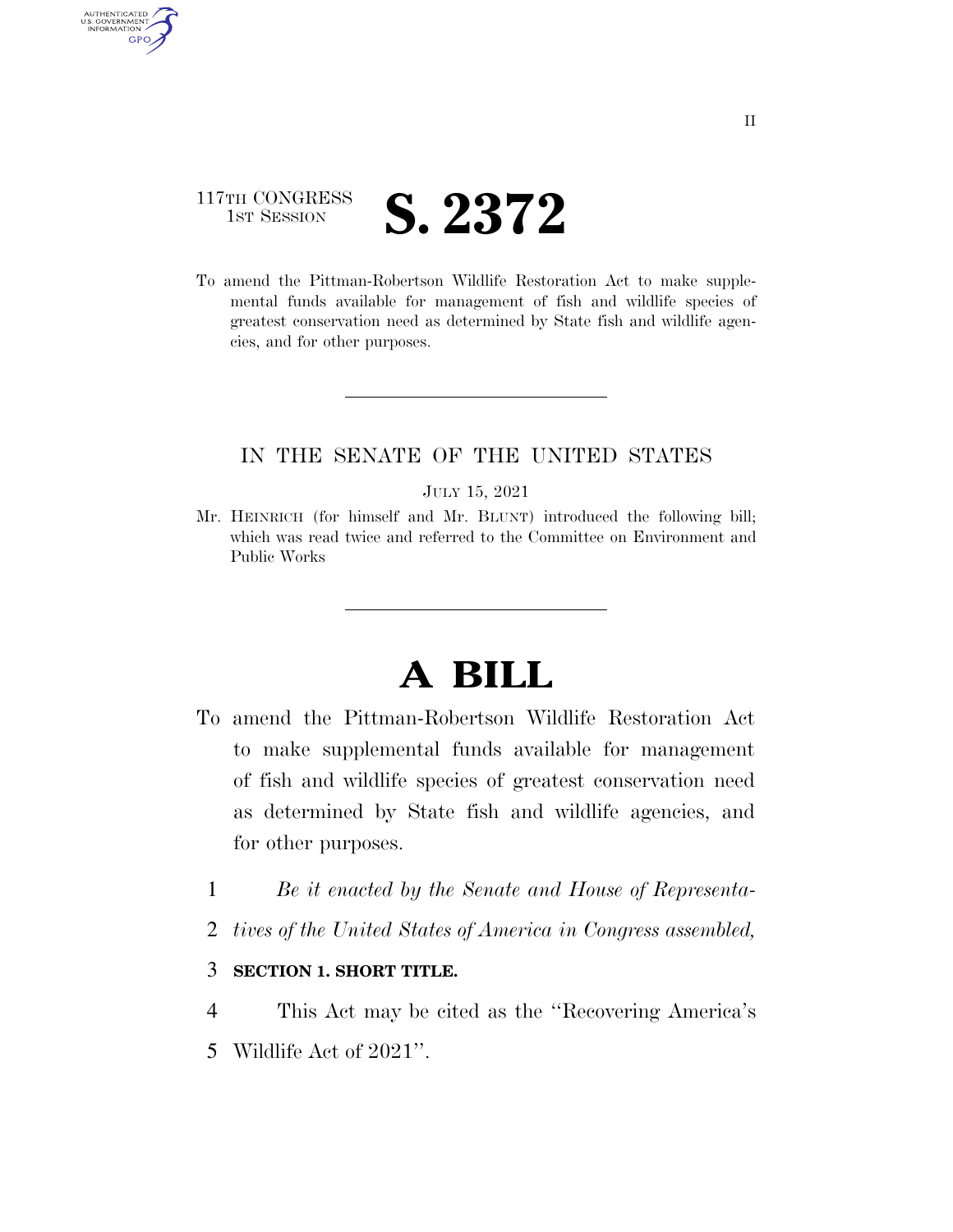| $\mathbf{1}$   | TITLE I-WILDLIFE CONSERVA-                               |
|----------------|----------------------------------------------------------|
| $\overline{2}$ | <b>TION AND RESTORATION</b>                              |
| 3              | SEC. 101. WILDLIFE CONSERVATION AND RESTORATION          |
| $\overline{4}$ | <b>SUBACCOUNT.</b>                                       |
| 5              | (a) IN GENERAL.—Section 3 of the Pittman-Robert-         |
| 6              | son Wildlife Restoration Act (16 U.S.C. 669b) is amended |
| 7              | in subsection $(e)$ —                                    |
| 8              | $(1)$ by redesignating paragraphs $(2)$ and $(3)$ as     |
| 9              | paragraphs $(9)$ and $(10)$ ; and                        |
| 10             | $(2)$ by striking paragraph $(1)$ and inserting the      |
| 11             | following:                                               |
| 12             | "(1) ESTABLISHMENT OF SUBACCOUNT.-                       |
| 13             | "(A) IN GENERAL.—There is established in                 |
| 14             | the fund a subaccount to be known as the                 |
| 15             | 'Wildlife Conservation and Restoration Sub-              |
| 16             | account' (referred to in this section as the 'Sub-       |
| 17             | account').                                               |
| 18             | "(B) AVAILABILITY.—Amounts in the Sub-                   |
| 19             | account shall be available without further ap-           |
| 20             | propriation, for each fiscal year, for apportion-        |
| 21             | ment in accordance with this Act.                        |
| 22             | "(C) DEPOSITS INTO SUBACCOUNT.-                          |
| 23             | "(i) IN GENERAL.—Beginning in fis-                       |
| 24             | cal year 2022, and for each fiscal year                  |
| 25             | thereafter, the Secretary of the Treasury                |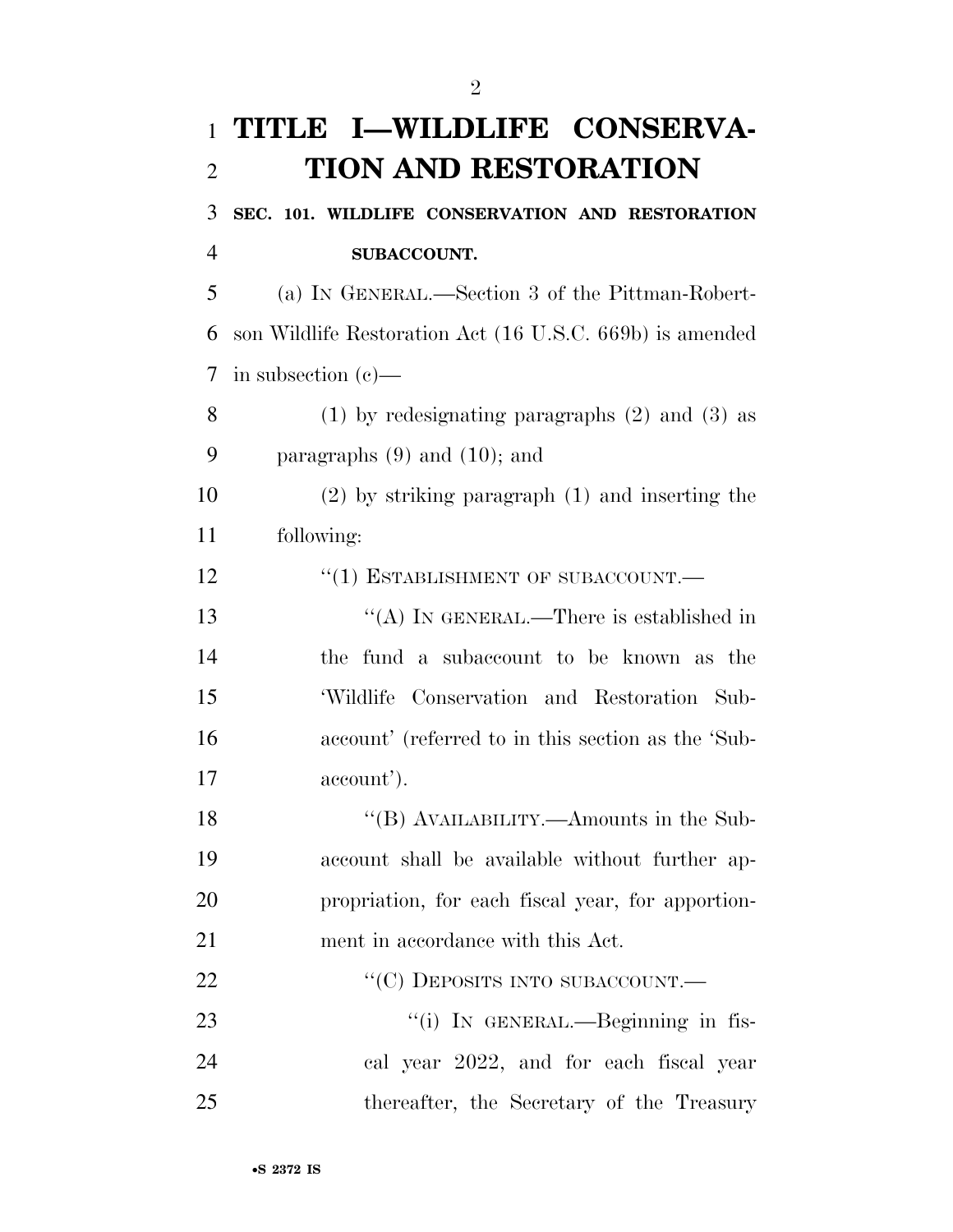- shall transfer \$1,300,000,000 from the general fund of the Treasury to the Sub- account. 4 "(ii) FUNDING SOURCE.—  $\mathcal{F}'(I)$  DEFINITION.—In this clause, the term 'remaining natural resource or environmental-related vio- lation revenue' means the amount of all civil or criminal penalties, fines, sanctions, forfeitures, or other reve- nues resulting from natural resource or environmental-related violations or enforcement actions by any Federal agency that are not directed to be de- posited in a fund other than the gen- eral fund of the Treasury or have oth- erwise been appropriated. 18 "(II) USE OF REVENUE.—Begin-19 ning in fiscal year 2022, and for each fiscal year thereafter, the total amount of the remaining natural re- source or environmental-related viola- tion revenue with respect to the pre-vious fiscal year—
-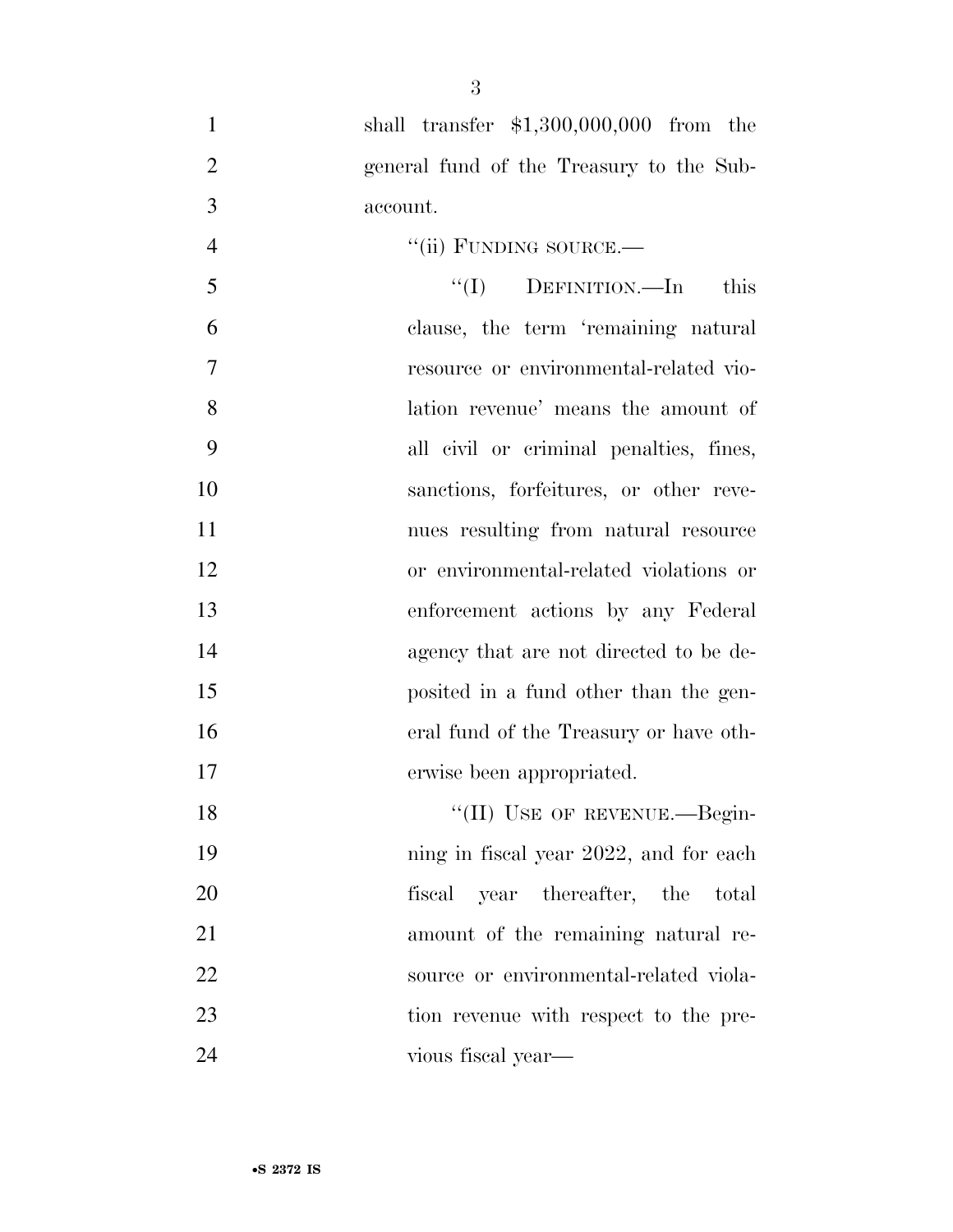| $\mathbf{1}$   | "(aa) shall be deposited in                         |
|----------------|-----------------------------------------------------|
| $\overline{2}$ | the general fund of the Treasury;                   |
| 3              | and                                                 |
| $\overline{4}$ | "(bb) shall be available for                        |
| 5              | purposes of the transfer<br>the                     |
| 6              | under clause (i).                                   |
| 7              | "(2) SUPPLEMENT NOT SUPPLANT.—Amounts               |
| 8              | transferred to the Subaccount shall supplement, but |
| 9              | not replace, existing funds available to the States |
| 10             | $from-$                                             |
| 11             | $\lq\lq$ the funds distributed pursuant to the      |
| 12             | Dingell-Johnson Sport Fish Restoration Act          |
| 13             | $(16 \text{ U.S.C. } 777 \text{ et seq.});$ and     |
| 14             | $\lq\lq$ (B) the fund.                              |
| 15             | $``(3)$ INNOVATION GRANTS.—                         |
| 16             | "(A) IN GENERAL.—The Secretary shall                |
| 17             | distribute 10 percent of funds apportioned from     |
| 18             | the Subaccount through a competitive grant          |
| 19             | program to State fish and wildlife departments,     |
| 20             | the District of Columbia fish and wildlife de-      |
| 21             | partment, fish and wildlife departments of terri-   |
| 22             | tories, or to regional associations of fish and     |
| 23             | wildlife departments (or any group composed of      |
| 24             | more than 1 such entity).                           |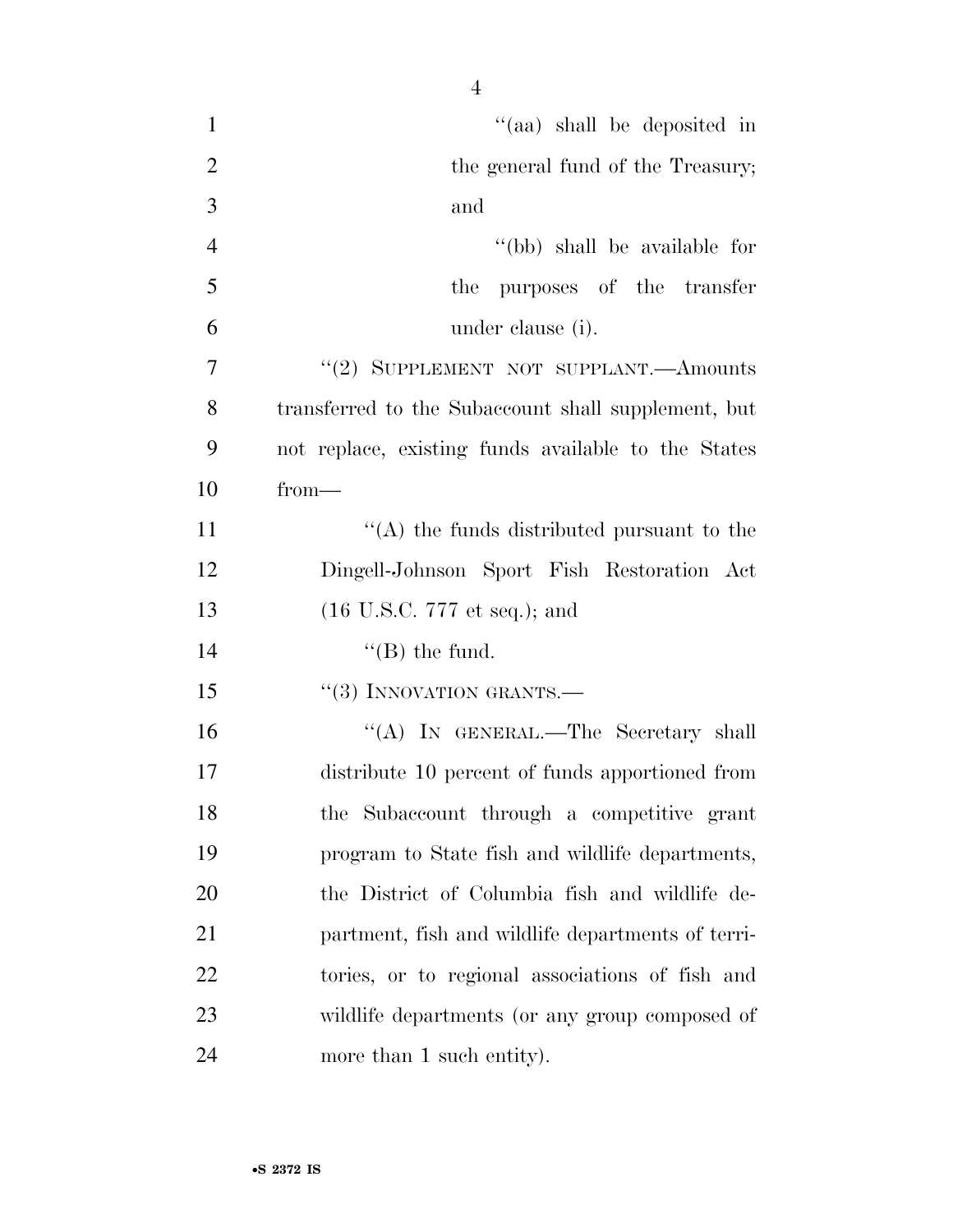| $\mathbf{1}$   | "(B) PURPOSE.—Such grants shall be pro-            |
|----------------|----------------------------------------------------|
| $\overline{2}$ | vided for the purpose of catalyzing innovation     |
| 3              | of techniques, tools, strategies, or collaborative |
| $\overline{4}$ | partnerships that accelerate, expand, or rep-      |
| 5              | licate effective and measurable recovery efforts   |
| 6              | for species of greatest conservation need and      |
| 7              | species listed under the Endangered Species Act    |
| 8              | of $1973$ (15 U.S.C. 1531 et seq.) and the habi-   |
| 9              | tats of such species.                              |
| 10             | "(C) REVIEW COMMITTEE.—The Secretary               |
| 11             | shall appoint a review committee comprised         |
| 12             | $of$ —                                             |
| 13             | "(i) a State Director from each re-                |
| 14             | gional association of State fish and wildlife      |
| 15             | departments;                                       |
| 16             | "(ii) the head of a department respon-             |
| 17             | sible for fish and wildlife management in a        |
| 18             | territory; and                                     |
| 19             | "(iii) four individuals representing               |
| 20             | four different nonprofit organizations each        |
| 21             | of which is actively participating in car-         |
| 22             | rying out wildlife conservation restoration        |
| 23             | activities using funds apportioned from the        |
| 24             | Subaccount.                                        |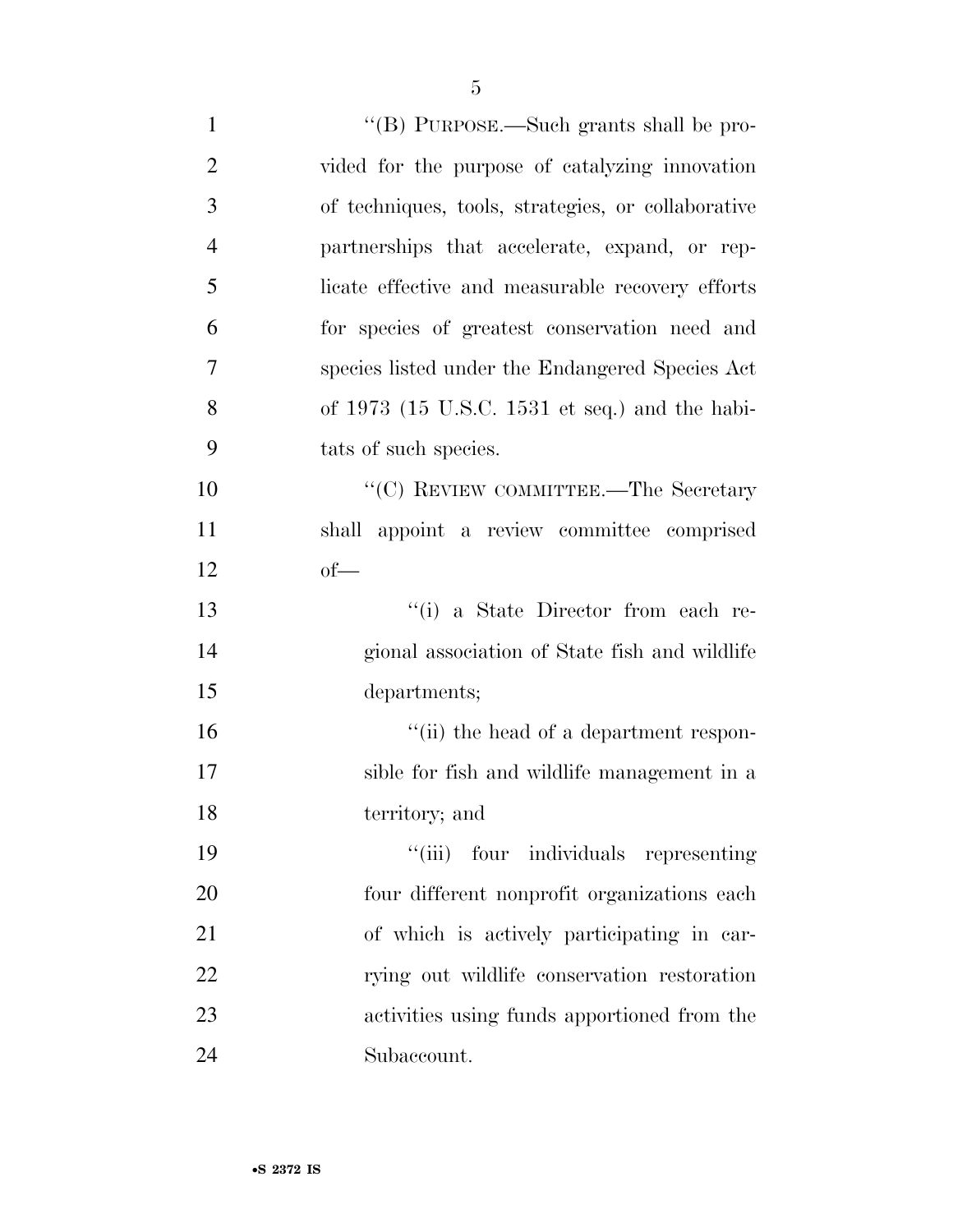| $\mathbf{1}$   |                                                    |
|----------------|----------------------------------------------------|
| $\overline{2}$ | AND WILDLIFE SERVICE.—The United States            |
| 3              | Fish and Wildlife Service shall provide any per-   |
| 4              | sonnel or administrative support services nec-     |
| 5              | essary for such Committee to carry out its re-     |
| 6              | sponsibilities under this Act.                     |
| $\overline{7}$ | "(E) EVALUATION.—Such committee shall              |
| 8              | evaluate each proposal submitted under this        |
| 9              | paragraph and recommend projects for funding,      |
| 10             | giving preference to solutions that accelerate     |
| 11             | the recovery of species identified as priorities   |
| 12             | through regional scientific assessments of spe-    |
| 13             | cies of greatest conservation need.                |
| 14             | $``(4)$ USE OF FUNDS.—Funds apportioned from       |
| 15             | the Subaccount—                                    |
| 16             | $\lq\lq$ shall be used to implement the Wild-      |
| 17             | life Conservation Strategy of a State, territory,  |
| 18             | or the District of Columbia, as required under     |
| 19             | section $4(d)$ , by carrying out, revising, or en- |
| 20             | hancing existing wildlife and habitat conserva-    |
| 21             | tion and restoration programs and developing       |
| 22             | and implementing new wildlife conservation and     |
| 23             | restoration programs to recover and manage         |
| 24             | species of greatest conservation need and the      |
| 25             | key habitats and plant community types essen-      |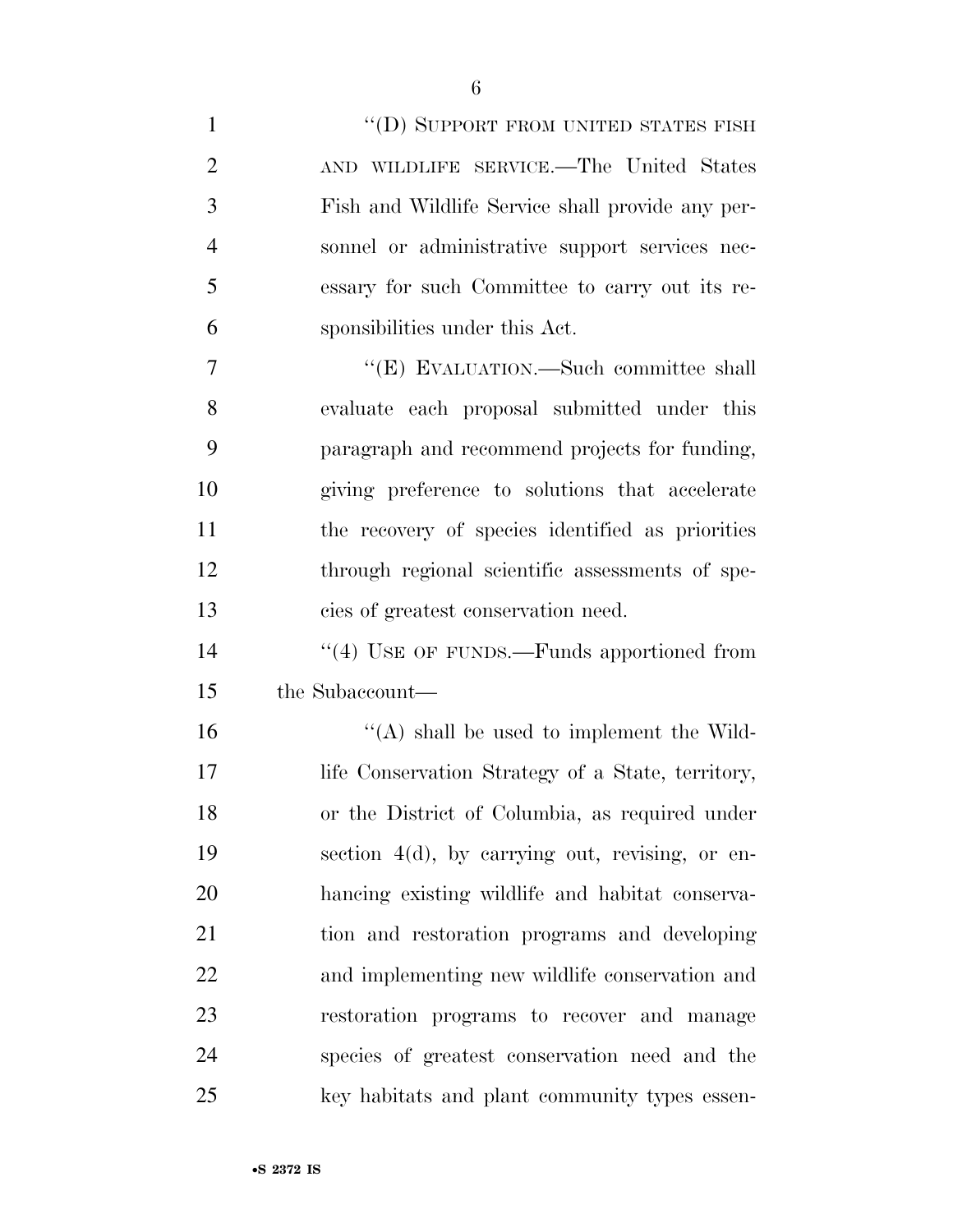| $\mathbf{1}$   | tial to the conservation of those species as de-   |
|----------------|----------------------------------------------------|
| $\overline{2}$ | termined by the appropriate State fish and         |
| 3              | wildlife department;                               |
| $\overline{4}$ | $\lq\lq$ (B) shall be used to develop, revise, and |
| 5              | enhance the Wildlife Conservation Strategy of a    |
| 6              | State, territory, or the District of Columbia, as  |
| 7              | may be required by this Act;                       |
| 8              | "(C) shall be used to assist in the recovery       |
| 9              | of species found in the State, territory, or the   |
| 10             | District of Columbia that are listed as endan-     |
| 11             | gered species, threatened species, candidate spe-  |
| 12             | cies or species proposed for listing, or species   |
| 13             | petitioned for listing under the Endangered        |
| 14             | Species Act of 1973 (16 U.S.C. 1531 et seq.)       |
| 15             | or under State law;                                |
| 16             | "(D) may be used for wildlife conservation         |
| 17             | education and wildlife-associated recreation       |
| 18             | projects, especially in historically underserved   |
| 19             | communities;                                       |
| 20             | "(E) may be used to manage a species of            |
| 21             | greatest conservation need whose range is          |
| 22             | shared with another State, territory, Indian       |
| 23             | Tribe, or foreign government and for the con-      |
| 24             | servation of the habitat of such species;          |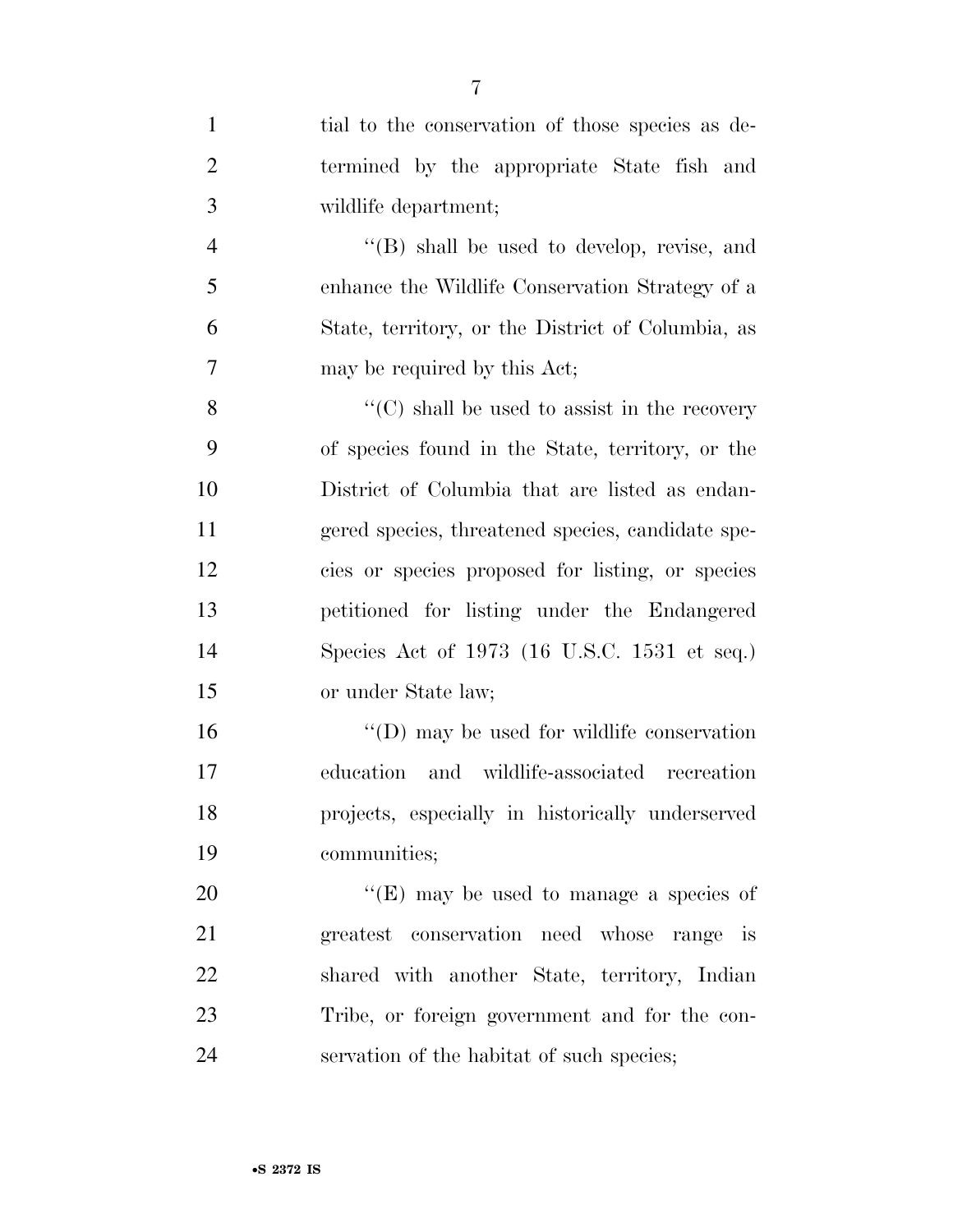1 ''(F) may be used to manage, control, and prevent invasive species, disease, and other risks to species of greatest conservation need; and

 ''(G) may be used for law enforcement ac- tivities that are directly related to the protec- tion and conservation of a species of greatest conservation need and the habitat of such spe-cies.

 ''(5) MINIMUM REQUIRED SPENDING FOR EN- DANGERED SPECIES RECOVERY.—Not less than an average of 15 percent over a 5-year period of amounts apportioned to a State, territory, or the District of Columbia from the Subaccount shall be used for purposes described in paragraph (4)(C). The Secretary may reduce the minimum requirement of a State, territory, or the District of Columbia on an annual basis if the Secretary determines that the State, territory, or the District of Columbia is meet- ing the conservation and recovery needs of all spe-21 cies described in paragraph  $(4)(C)$ .

22 "(6) PUBLIC ACCESS TO PRIVATE LANDS NOT REQUIRED.—Funds apportioned from the Sub- account shall not be conditioned upon the provision of public access to private lands, waters, or holdings.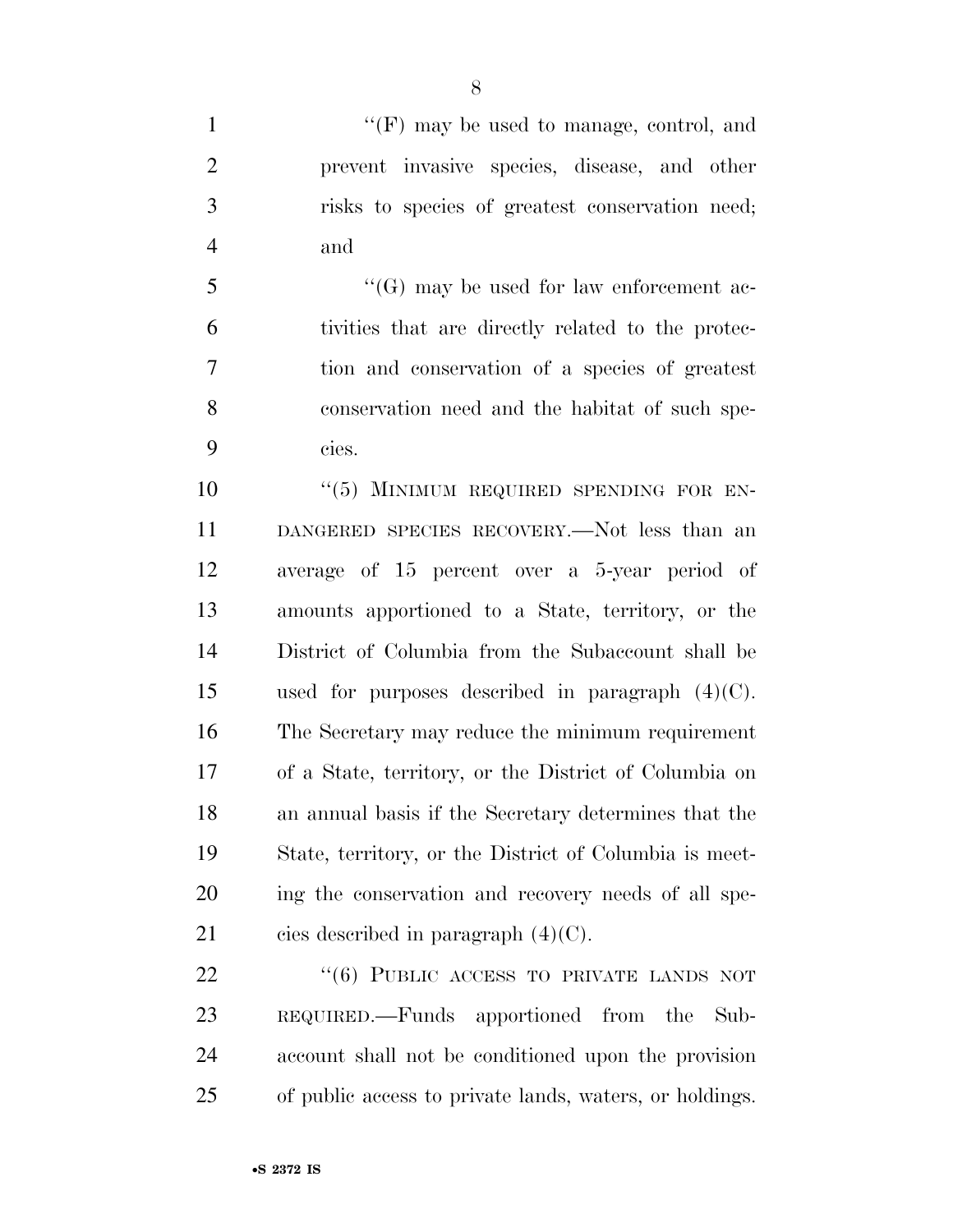| $\mathbf{1}$   | "(7) REQUIREMENTS FOR MATCHING FUNDS.—              |
|----------------|-----------------------------------------------------|
| $\overline{2}$ | "(A) For the purposes of the non-Federal            |
| 3              | fund matching requirement for a wildlife con-       |
| $\overline{4}$ | servation or restoration program or project         |
| 5              | funded by the Subaccount, a State, territory, or    |
| 6              | the District of Columbia may use as matching        |
| 7              | non-Federal funds—                                  |
| 8              | "(i) funds from Federal agencies                    |
| 9              | other than the Department of the Interior           |
| 10             | and the Department of Agriculture;                  |
| 11             | "(ii) donated private lands<br>and                  |
| 12             | waters, including privately owned ease-             |
| 13             | ments;                                              |
| 14             | "(iii) in circumstances described in                |
| 15             | subparagraph (B), revenue generated                 |
| 16             | through the sale of State hunting and fish-         |
| 17             | ing licenses; and                                   |
| 18             | "(iv) other sources consistent with                 |
| 19             | part 80 of title 50, Code of Federal Regu-          |
| 20             | lations, in effect on the date of enactment         |
| 21             | of the Recovering America's Wildlife Act of         |
| 22             | 2021.                                               |
| 23             | "(B) Revenue described in subparagraph              |
| 24             | $(A)(iii)$ may only be used to fulfill the require- |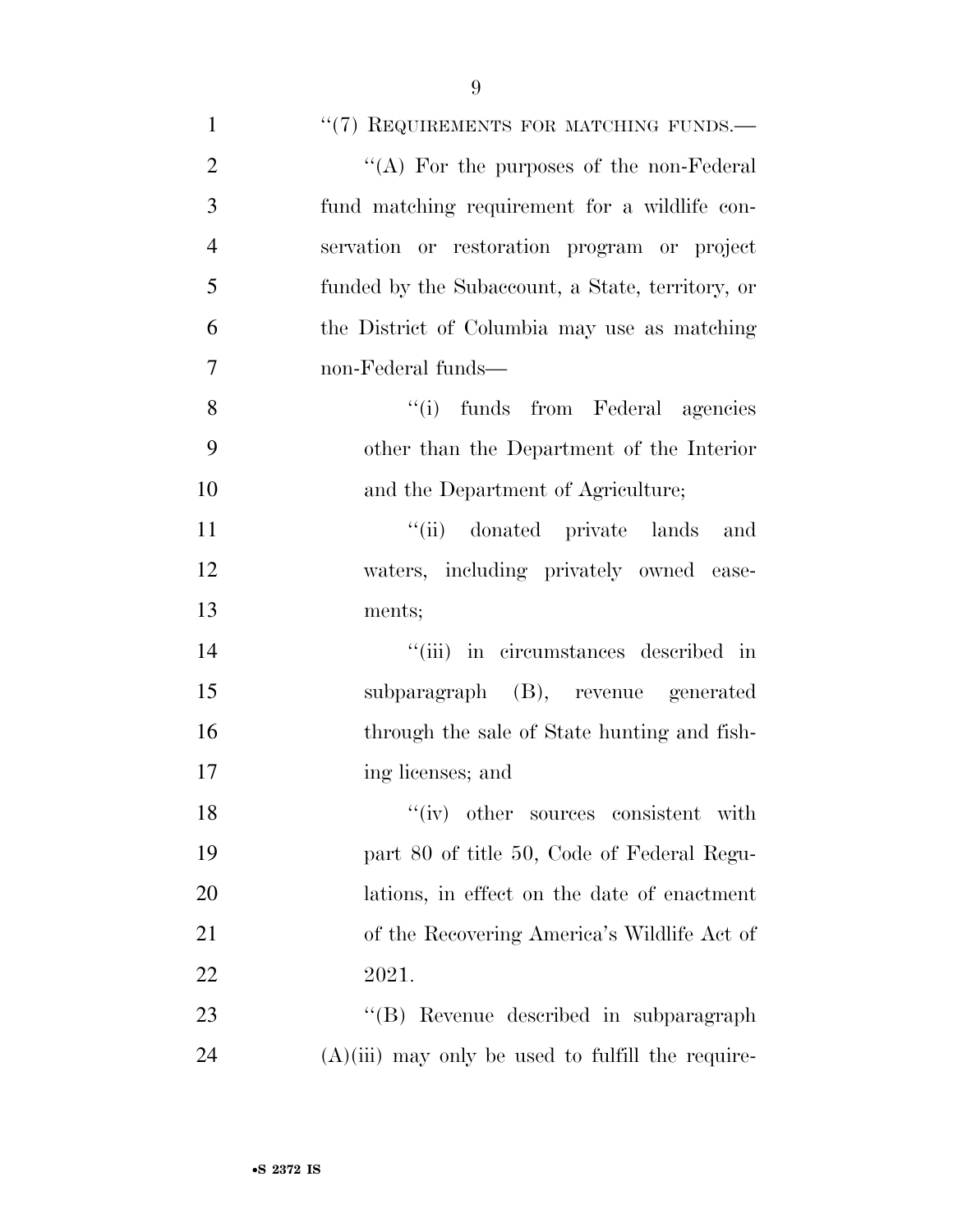| $\mathbf{1}$   | ments of such non-Federal fund matching re-       |
|----------------|---------------------------------------------------|
| $\overline{2}$ | quirement if—                                     |
| 3              | "(i) no Federal funds apportioned to              |
| $\overline{4}$ | the State fish and wildlife department of         |
| 5              | such State from the Wildlife Restoration          |
| 6              | Program or the Sport Fish Restoration             |
| $\overline{7}$ | Program have been reverted because of a           |
| 8              | failure to fulfill such non-Federal fund          |
| 9              | matching requirement by such State dur-           |
| 10             | ing the previous 2 years; and                     |
| 11             | "(ii) the project or program being                |
| 12             | funded benefits the habitat of a hunted or        |
| 13             | fished species and a species of greatest          |
| 14             | conservation need.                                |
| 15             | "(8) DEFINITIONS.—In this subsection, the fol-    |
| 16             | lowing definitions apply:                         |
| 17             | "(A) PARTNERSHIPS.—The term 'partner-             |
| 18             | ships' may include collaborative efforts with     |
| 19             | Federal agencies, State agencies, local agencies, |
| 20             | Indian Tribes, nonprofit organizations,<br>-aca-  |
| 21             | demic institutions, industry groups, and private  |
| 22             | individuals to implement a State's Wildlife Con-  |
| 23             | servation Strategy.                               |
| 24             | "(B) SPECIES OF GREATEST CONSERVA-                |
| 25             | TION NEED.—The term 'species of greatest con-     |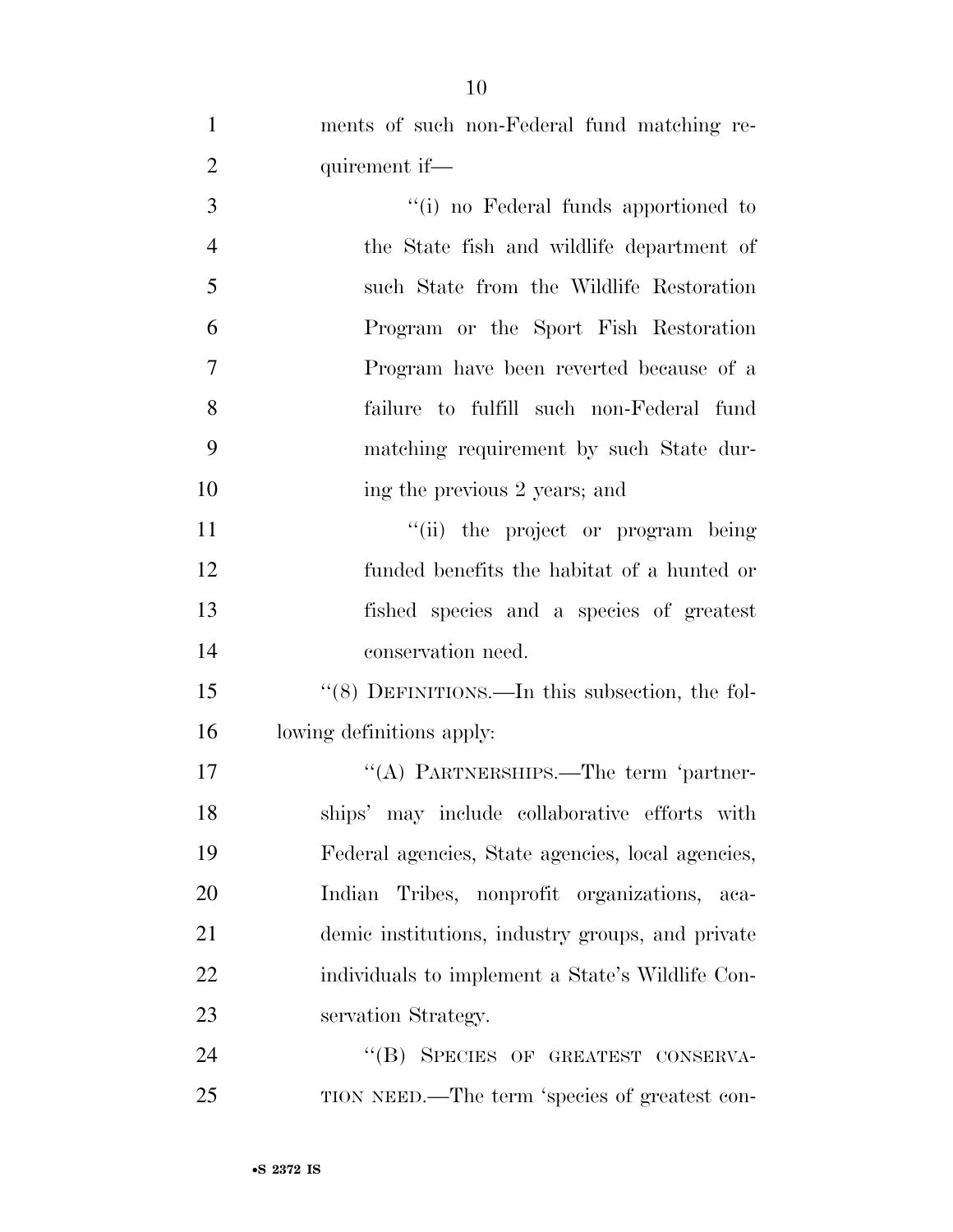servation need' may be fauna or flora, and may include terrestrial, aquatic, marine, and inverte- brate species that are of low population, declin- ing, rare, or facing threats and in need of con- servation attention, as determined by each State fish and wildlife department, with respect to funds apportioned to such State.

8 "(C) TERRITORY AND TERRITORIES.—The terms 'territory' and 'territories' mean the Commonwealth of Puerto Rico, Guam, Amer- ican Samoa, the Commonwealth of the North- ern Mariana Islands, and the United States Virgin Islands.

14 "(D) WILDLIFE.—The term 'wildlife' means any species of wild, freeranging fauna, including fish, and also fauna in captive breed- ing programs the object of which is to reintro- duce individuals of a depleted indigenous spe-cies into previously occupied range.''.

20 (b) ALLOCATION AND APPORTIONMENT OF AVAIL- ABLE AMOUNTS.—Section 4 of the Pittman-Robertson Wildlife Restoration Act (16 U.S.C. 669c) is amended— 23 (1) in subsection  $(d)$ —

24  $(A)$  in paragraph  $(1)$ —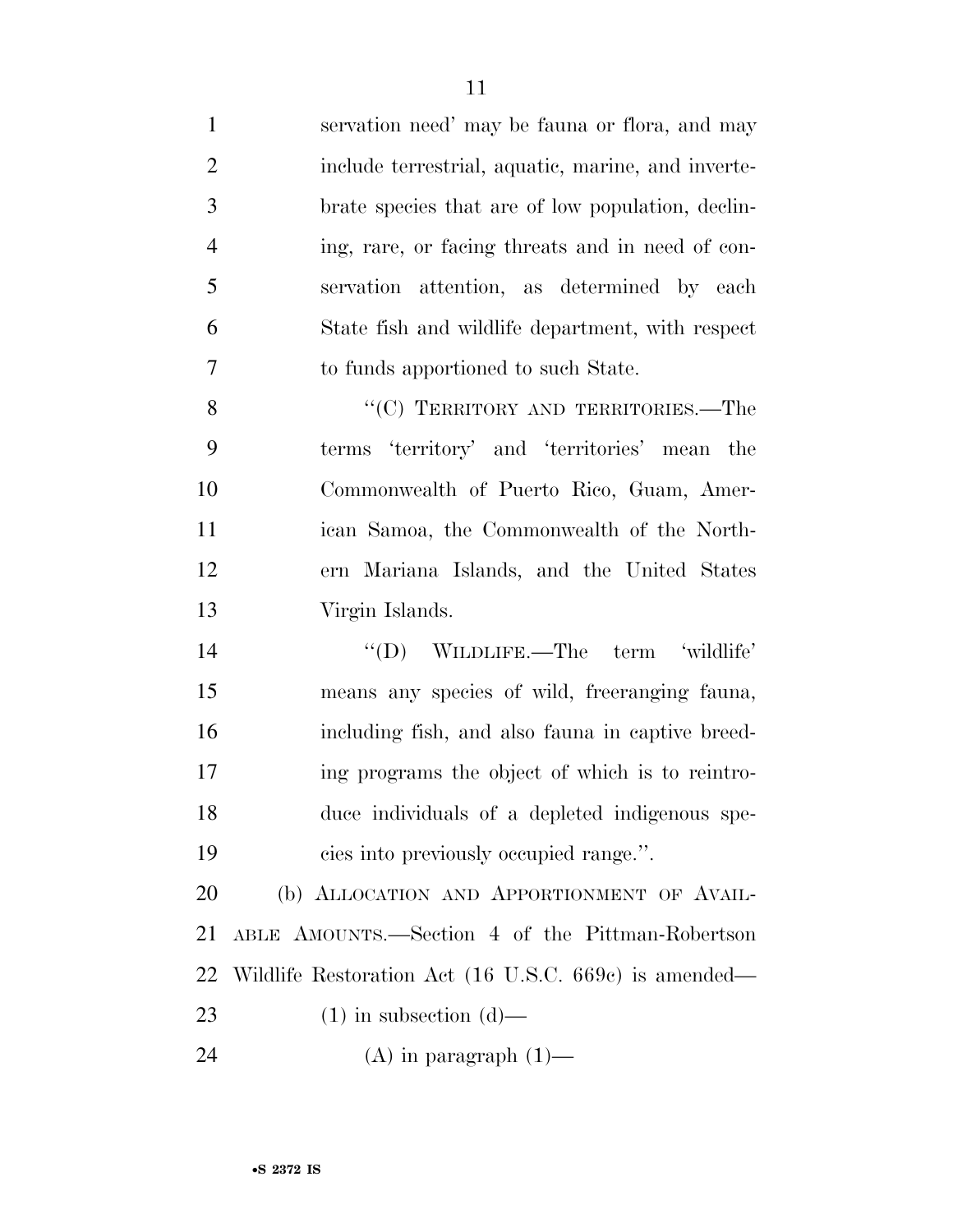| $\mathbf{1}$   | (i) in subparagraph $(A)$ , by striking              |
|----------------|------------------------------------------------------|
| $\overline{2}$ | "to the District of Columbia and to the              |
| 3              | Commonwealth of Puerto Rico, each" and               |
| $\overline{4}$ | inserting "To the District of Columbia";             |
| 5              | (ii) in subparagraph $(B)$ —                         |
| 6              | (I) by striking "to Guam" and                        |
| 7              | inserting "To Guam"; and                             |
| 8              | (II) by striking "not more than                      |
| 9              | one-fourth of one percent" and insert-               |
| 10             | ing "not less than one-third of one                  |
| 11             | percent"; and                                        |
| 12             | (iii) by adding at the end the fol-                  |
| 13             | lowing:                                              |
| 14             | "(C) To the Commonwealth of Puerto                   |
| 15             | Rico, a sum equal to not less than 1 percent         |
| 16             | thereof.";                                           |
| 17             | (B) in paragraph $(2)(A)$ —                          |
| 18             | (i) by amending clause (i) to read as                |
| 19             | follows:                                             |
| 20             | $\lq\lq$ (i) one-half of which is based on the ratio |
| 21             | to which the land and water area of such State       |
| 22             | bears to the total land and water area of all        |
| 23             | such States;";                                       |
| 24             | $(ii)$ in clause $(ii)$ —                            |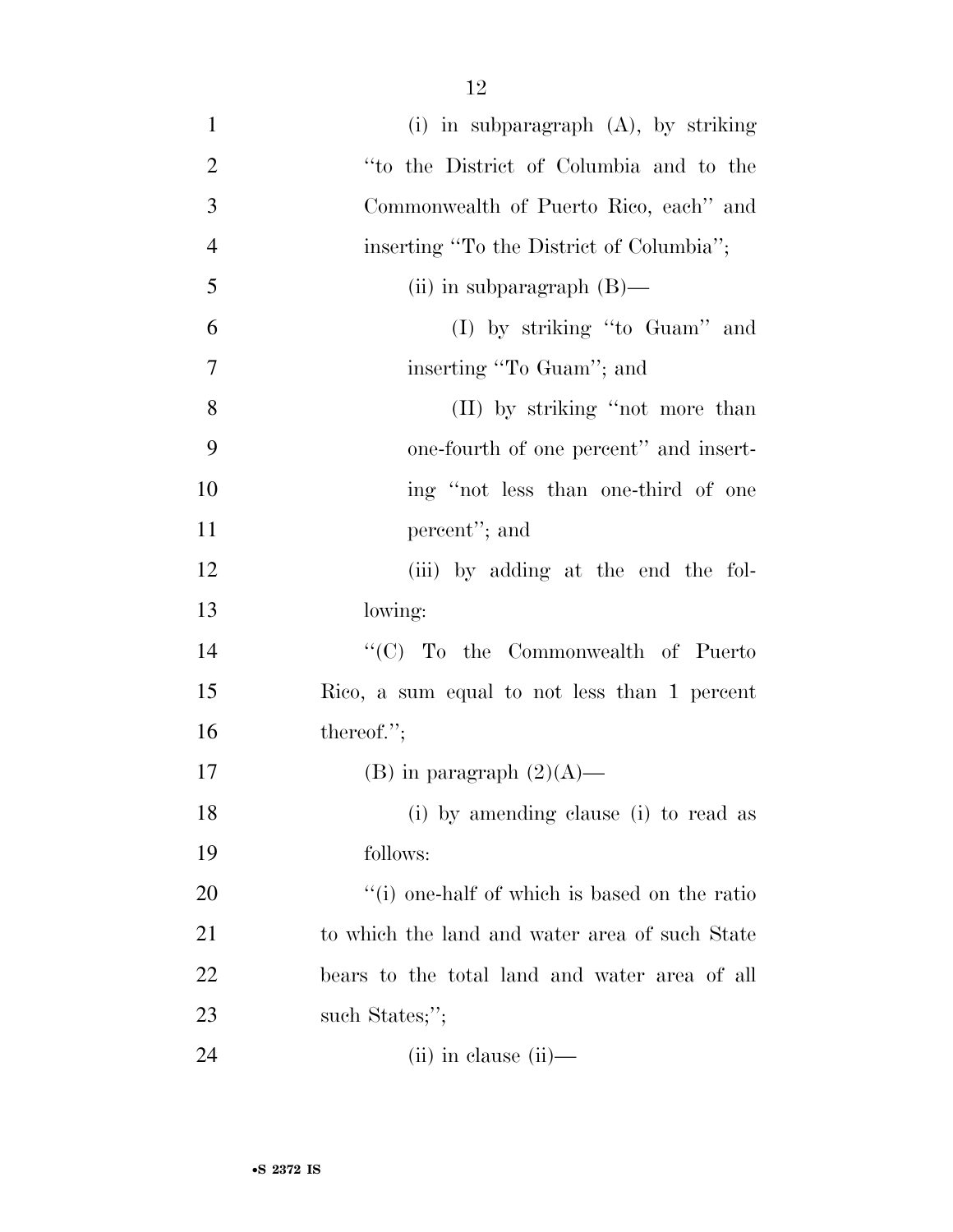| $\mathbf{1}$   | $(I)$ by striking "two-thirds" and                                 |
|----------------|--------------------------------------------------------------------|
| $\overline{2}$ | inserting "one-quarter"; and                                       |
| 3              | (II) by striking the period and                                    |
| $\overline{4}$ | inserting "; and"; and                                             |
| 5              | (iii) by adding at the end the fol-                                |
| 6              | lowing:                                                            |
| $\overline{7}$ | "(iii) one-quarter of which is based upon                          |
| 8              | the ratio to which the number of species listed                    |
| 9              | as endangered or threatened under the Endan-                       |
| 10             | gered Species Act of 1973 (15 U.S.C. 1531 et                       |
| 11             | seq.) in such State bears to the total number of                   |
| 12             | such species listed in all such States.";                          |
| 13             | (C) by amending paragraph $(2)(B)$ to read                         |
| 14             | as follows:                                                        |
| 15             | "(B) The amounts apportioned under this                            |
| 16             | paragraph shall be adjusted equitably so that                      |
| 17             | such State, unless otherwise designated,<br>$\mathbf{n}\mathbf{o}$ |
| 18             | shall be apportioned a sum which is less than                      |
| 19             | 1 percent or more than 5 percent of the amount                     |
| 20             | available for apportionment under—                                 |
| 21             | "(i) subparagraph $(A)(i)$ ;                                       |
| 22             | "(ii) subparagraph $(A)(ii)$ ; and                                 |
| 23             | "(iii) the overall amount available for                            |
| 24             | subparagraph $(A)$ ."; and                                         |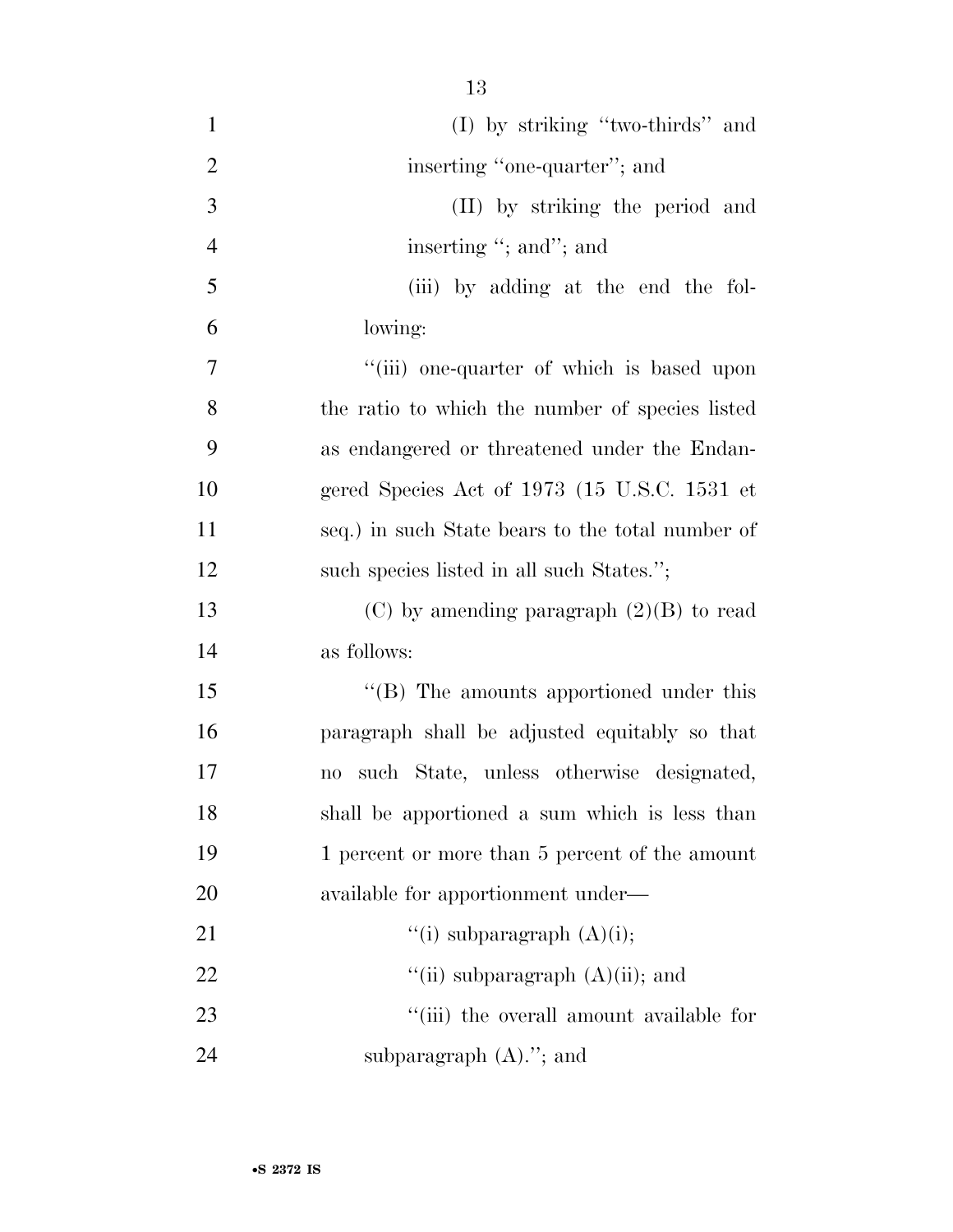| $\mathbf{1}$   | (D) in paragraph $(3)$ , by striking "3 per-          |
|----------------|-------------------------------------------------------|
| $\overline{2}$ | cent" and inserting "1.85 percent";                   |
| 3              | $(2)$ in subsection (e)(4), as redesignated—          |
| $\overline{4}$ | $(A)$ by amending subparagraph $(B)$ to read          |
| 5              | as follows:                                           |
| 6              | "(B) Not more than an average of $15$ percent         |
| 7              | over a 5-year period of amounts apportioned to each   |
| 8              | State, territory, or the District of Columbia under   |
| 9              | this section for a wildlife conservation and restora- |
| 10             | tion program may be used for wildlife conservation    |
| 11             | education and wildlife-associated recreation."; and   |
| 12             | $(B)$ by inserting after subparagraph $(B)$ ,         |
| 13             | as so amended, the following:                         |
| 14             | " $(C)$ \$55 million shall be reserved for            |
| 15             | States and territories that include plants among      |
| 16             | their species of greatest conservation need and       |
| 17             | the conservation planning and habitat<br>in           |
| 18             | prioritization efforts of their Wildlife Conserva-    |
| 19             | tion Strategy. Each eligible State, territory, or     |
| 20             | the District of Columbia shall receive an addi-       |
| 21             | tional 5 percent of their apportioned amount.         |
| 22             | Any unallocated resources shall be allocated          |
| 23             | proportionally among all States and territories       |
| 24             | under the formulas of this section."; and             |
| 25             | (3) by adding at the end following:                   |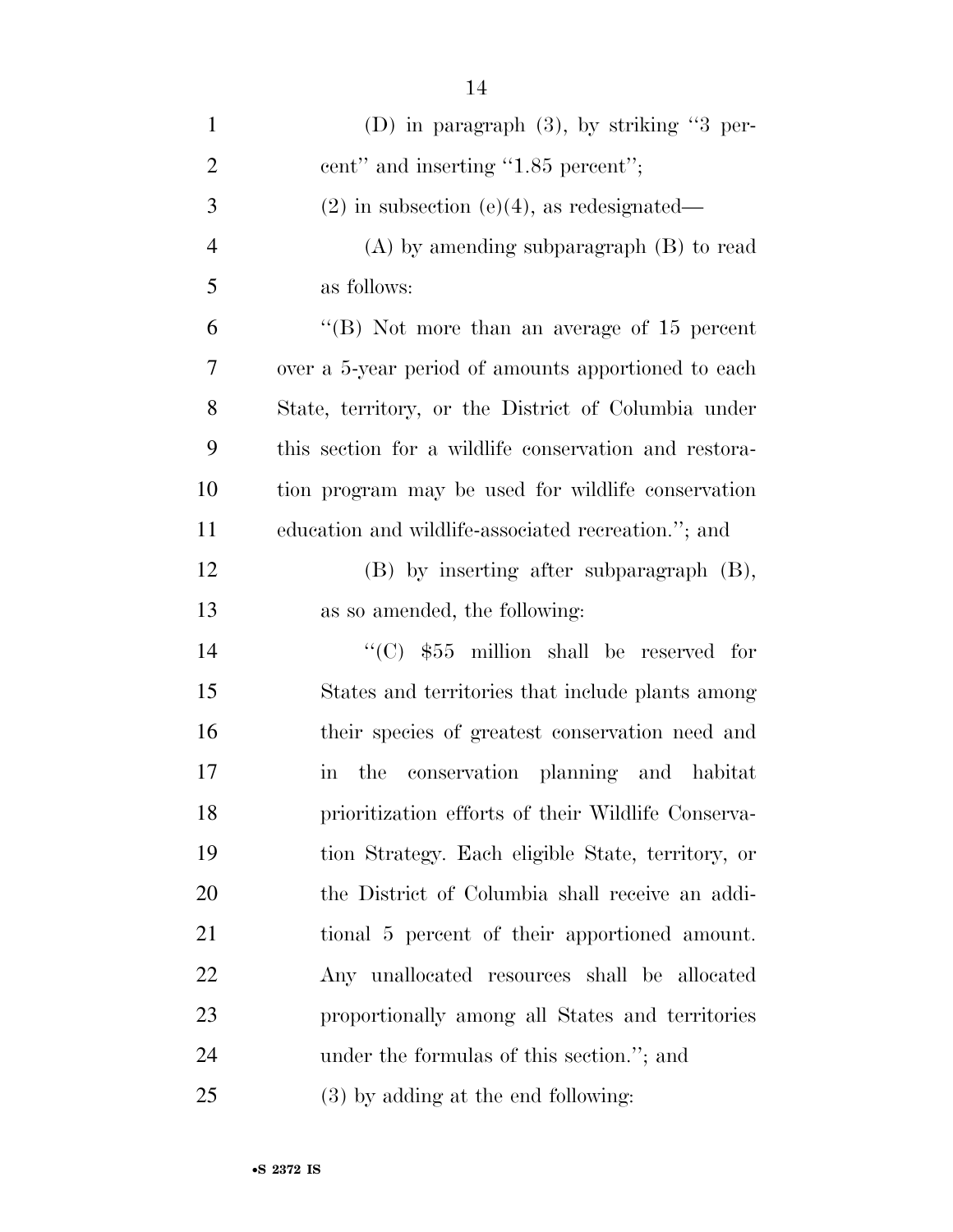''(f) MINIMIZATION OF PLANNING AND REPORT- ING.—Nothing in this Act shall be interpreted to require a State to create a comprehensive strategy related to con-servation education or outdoor recreation.

 ''(g) ACCOUNTABILITY.—Not more than one year after the date of enactment of the Recovering America's Wildlife Act of 2021 and every 3 years thereafter, each State fish and wildlife department shall submit a 3-year work plan and budget for implementing its Wildlife Con- servation Strategy and a report describing the results de- rived from activities accomplished under subsection (c)(4) during the previous 3 years to—

 ''(1) the Committee on Environment and Public Works of the Senate;

 ''(2) the Committee on Natural Resources of the House of Representatives; and

17 ''(3) the United States Fish and Wildlife Serv-ice.''.

**SEC. 102. TECHNICAL AMENDMENTS.** 

 (a) DEFINITIONS.—Section 2 of the Pittman-Robert- son Wildlife Restoration Act (16 U.S.C. 669a) is amend-ed—

 (1) in paragraph (7), by striking ''including fish,'';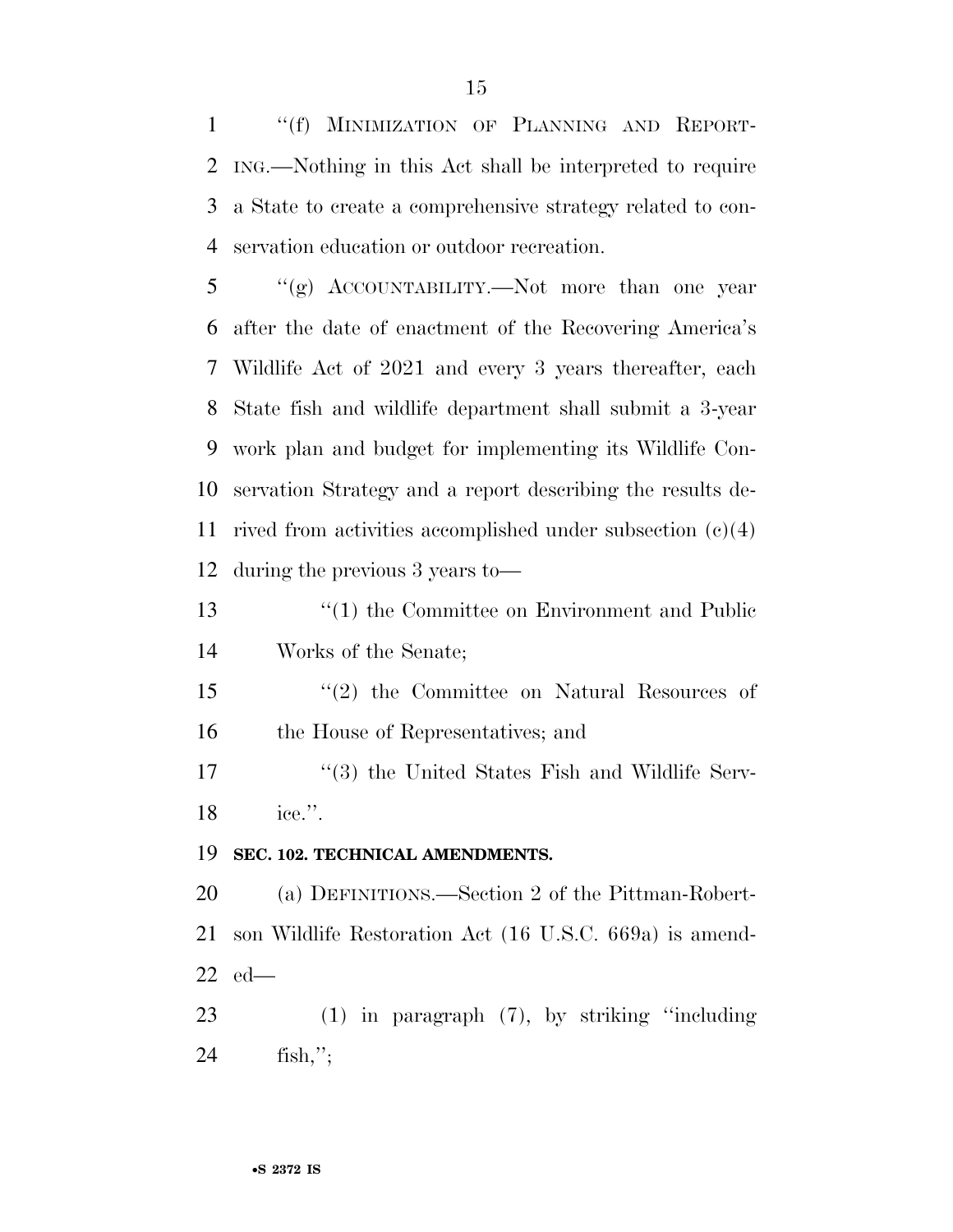| $\mathbf{1}$   | (2) by redesignating paragraphs (6) through                 |
|----------------|-------------------------------------------------------------|
| $\overline{2}$ | $(9)$ as paragraphs $(5)$ through $(8)$ , respectively; and |
| 3              | $(3)$ in paragraph $(6)$ , as redesignated by para-         |
| $\overline{4}$ | graph (2), by inserting "Indian Tribes, academic in-        |
| 5              | stitutions," before "wildlife conservation organiza-        |
| 6              | tions".                                                     |
| 7              | (b) CONFORMING AMENDMENTS.—The Pittman-Rob-                 |
| 8              | ertson Wildlife Restoration Act (16 U.S.C. 669a et seq.)    |
| 9              | is amended—                                                 |
| 10             | $(1)$ in section 3—                                         |
| 11             | $(A)$ in subsection $(a)$ —                                 |
| 12             | (i) by striking $(1)$ An amount equal                       |
| 13             | to" and inserting "An amount equal to";                     |
| 14             | and                                                         |
| 15             | (ii) by striking paragraph $(2)$ ;                          |
| 16             | $(B)$ in subsection $(c)$ —                                 |
| 17             | $(i)$ in paragraph $(9)$ , as redesignated                  |
| 18             | by section $101(a)(1)$ , by striking "or an                 |
| 19             | Indian tribe"; and                                          |
| 20             | $(ii)$ in paragraph $(10)$ , as redesignated                |
| 21             | by section $101(a)(1)$ , by striking "Wildlife"             |
| <u>22</u>      | Conservation and Restoration Account"                       |
| 23             | and inserting "Subaccount"; and                             |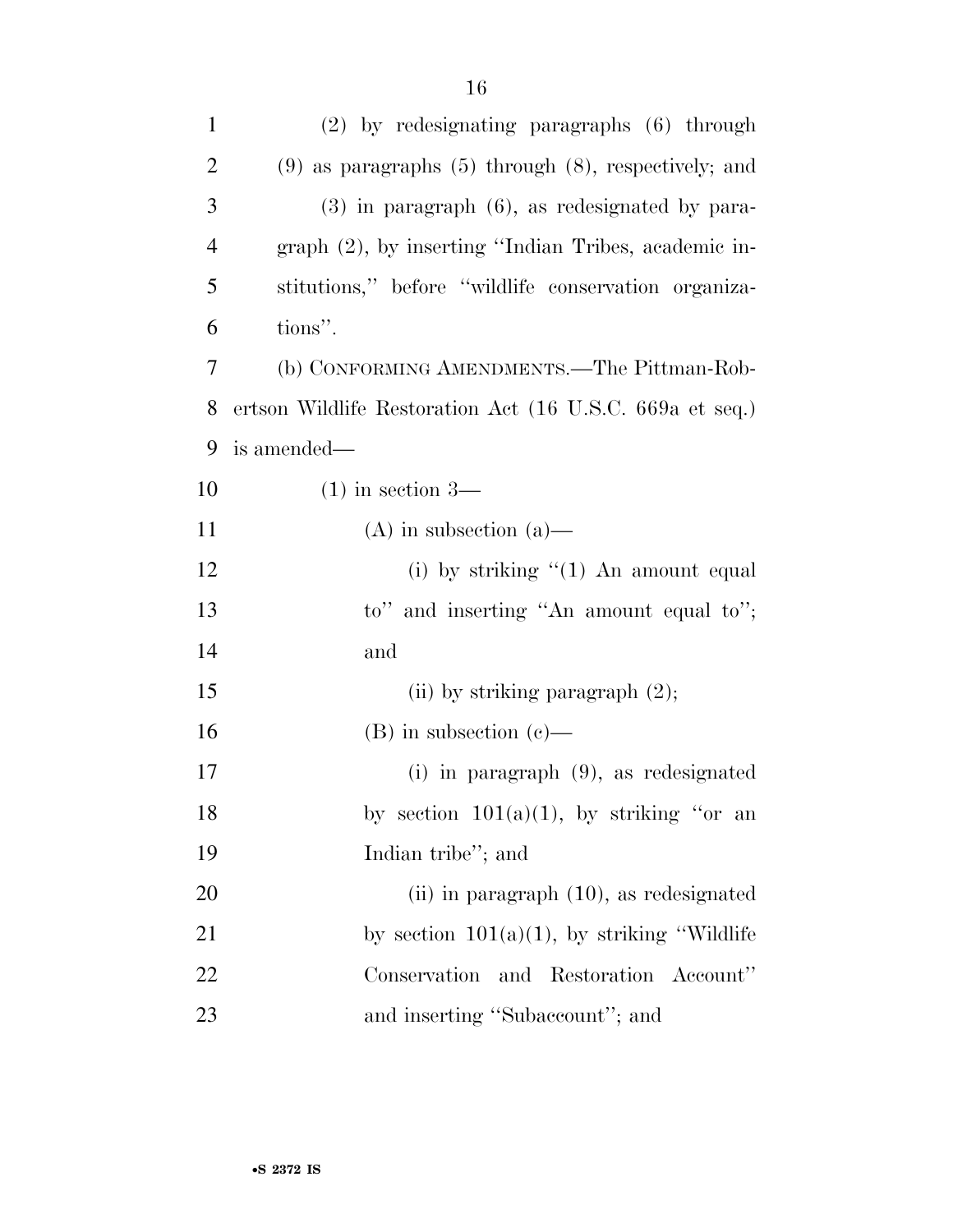| $\mathbf{1}$   | $(C)$ in subsection (d), by striking "Wildlife"    |
|----------------|----------------------------------------------------|
| $\overline{2}$ | Conservation and Restoration Account" and in-      |
| 3              | serting "Subaccount";                              |
| $\overline{4}$ | $(2)$ in section 4 (16 U.S.C. 669c)—               |
| 5              | $(A)$ in subsection $(d)$ , as redesignated—       |
| 6              | (i) in the heading, by striking "AC-               |
| $\tau$         | COUNT" and inserting "SUBACCOUNT";                 |
| 8              | and                                                |
| 9              | (ii) by striking "Account" each place              |
| 10             | it appears and inserting "Subaccount";             |
| 11             | and                                                |
| 12             | $(B)$ in subsection $(e)(1)$ , as redesignated,    |
| 13             | by striking "Account" and inserting "Sub-          |
| 14             | account"; and                                      |
| 15             | $(3)$ in section 8 (16 U.S.C. 669g), in subsection |
| 16             | (a), by striking "Account" and inserting "Sub-     |
| 17             | account".                                          |
| 18             | SEC. 103. SAVINGS CLAUSE.                          |
| 19             | The Pittman-Robertson Wildlife Restoration Act (16 |
| 20             | U.S.C. $669$ et seq.) is amended—                  |
| 21             | $(1)$ by redesignating section 13 as section 15;   |
| 22             | and                                                |
| 23             | $(2)$ by inserting after section 12 the following: |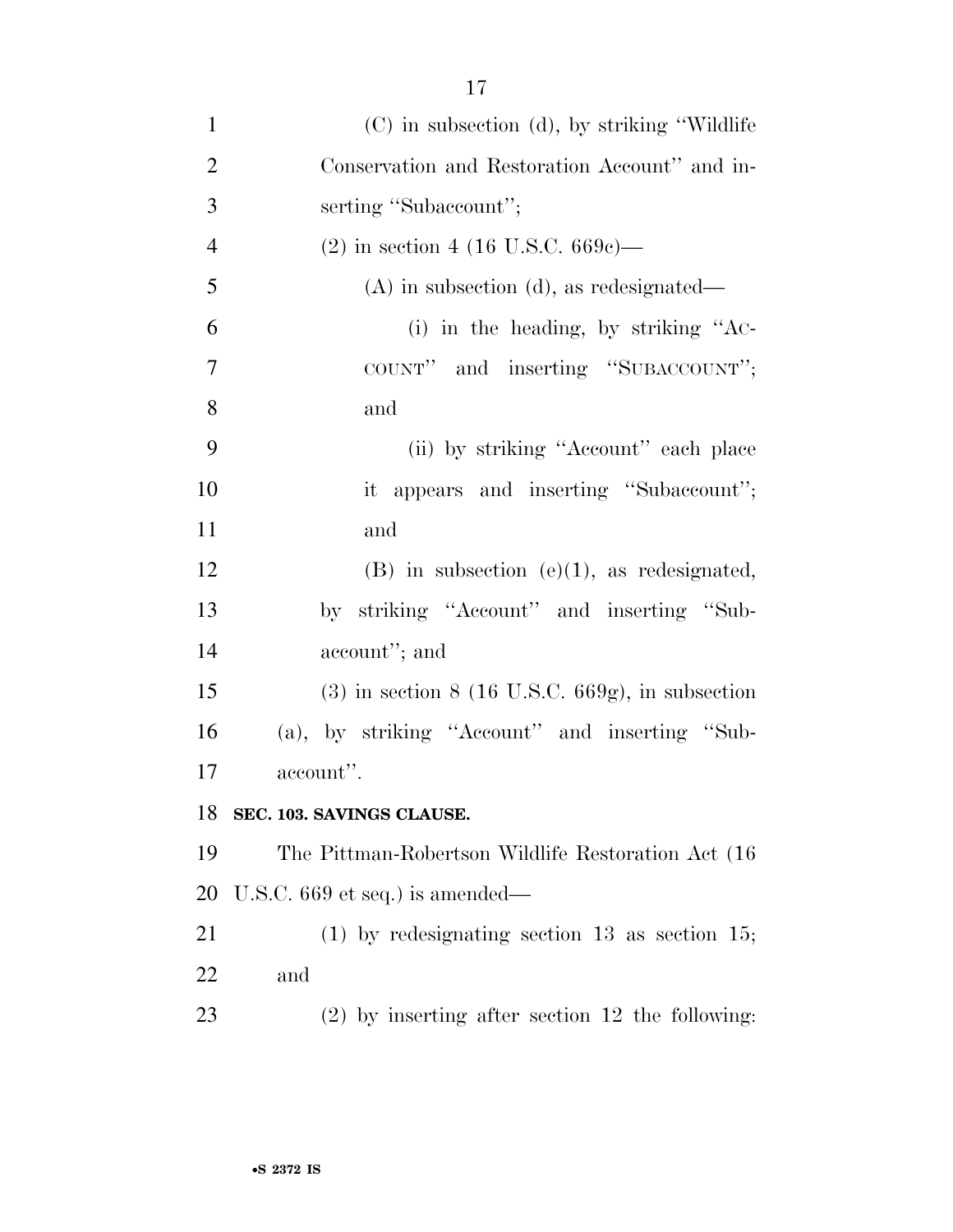#### **''SEC. 13. SAVINGS CLAUSE.**

 ''Nothing in this Act shall be construed to enlarge or diminish the authority, jurisdiction, or responsibility of a State to manage, control, or regulate fish and wildlife under the law and regulations of the State on lands and waters within the State, including on Federal lands and waters.

## **''SEC. 14. STATUTORY CONSTRUCTION WITH RESPECT TO ALASKA.**

 ''If any conflict arises between any provision of this Act and any provision of the Alaska National Interest Lands Conservation Act (Public Law 46–487, 16 U.S.C. 3101 et seq.), then the provision in the Alaska National Interest Lands Conservation Act shall prevail.''.

# **TITLE II—TRIBAL WILDLIFE CONSERVATION AND RES-TORATION**

**SEC. 201. INDIAN TRIBES.** 

(a) DEFINITIONS.—In this section:

20 (1) ACCOUNT.—The term "Account" means the Tribal Wildlife Conservation and Restoration Ac-22 count established by subsection  $(b)(1)$ .

 (2) INDIAN TRIBE.—The term ''Indian Tribe'' has the meaning given such term in section 4 of the Indian Self-Determination and Education Assistance Act (25 U.S.C. 5304).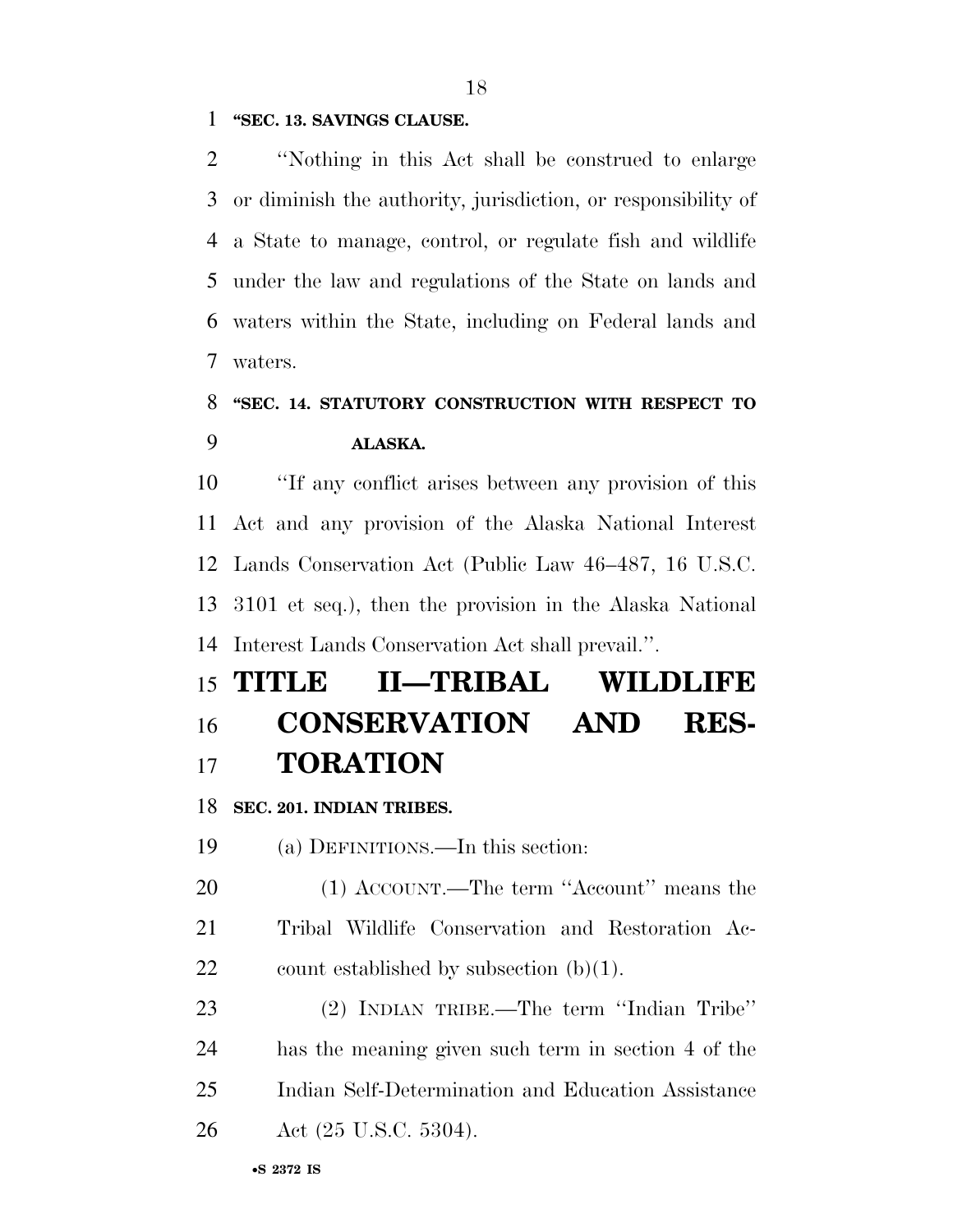| $\mathbf{1}$   | (3) SECRETARY.—The term "Secretary" means                |
|----------------|----------------------------------------------------------|
| $\overline{2}$ | the Secretary of the Interior.                           |
| 3              | (4) TRIBAL SPECIES OF GREATEST CONSERVA-                 |
| $\overline{4}$ | TION NEED.—The term "Tribal species of greatest"         |
| 5              | conservation need" means any species identified by       |
| 6              | an Indian Tribe as requiring conservation manage-        |
| 7              | ment because of declining population, habitat loss,      |
| 8              | or other threats, or because of their biological or cul- |
| 9              | tural importance to such Tribe.                          |
| 10             | (5) WILDLIFE.—The term "wildlife" means—                 |
| 11             | (A) any species of wild flora or fauna in-               |
| 12             | cluding fish and marine mammals;                         |
| 13             | (B) flora or fauna in a captive breeding,                |
| 14             | rehabilitation, and holding or quarantine pro-           |
| 15             | gram, the object of which is to reintroduce indi-        |
| 16             | viduals of a depleted indigenous species into            |
| 17             | previously occupied range or to maintain a spe-          |
| 18             | cies for conservation purposes; and                      |
| 19             | (C) does not include game farm animals.                  |
| 20             | (b) TRIBAL WILDLIFE CONSERVATION AND RES-                |
| 21             | <b>TORATION ACCOUNT.—</b>                                |
| 22             | (1) IN GENERAL.—There is established in the              |
| 23             | Treasury an account to be known as the "Tribal"          |
| 24             | Wildlife Conservation and Restoration Account".          |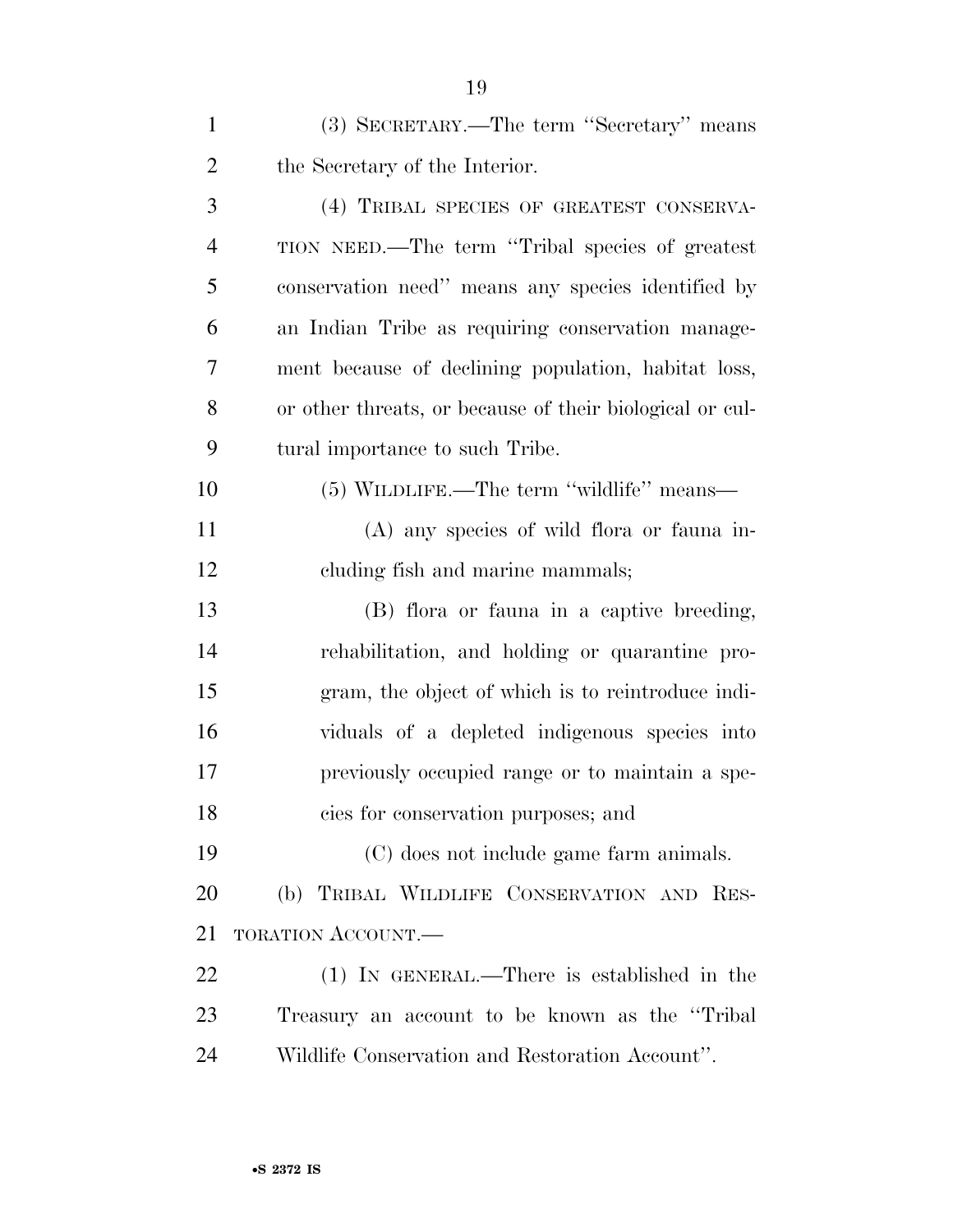| $\mathbf{1}$   | (2) AVAILABILITY.—Amounts in the Account                |
|----------------|---------------------------------------------------------|
| $\overline{2}$ | shall be available for each fiscal year without further |
| 3              | appropriation for apportionment in accordance with      |
| $\overline{4}$ | this title.                                             |
| 5              | $(3)$ DEPOSITS INTO ACCOUNT.—                           |
| 6              | (A) IN GENERAL.—Beginning in fiscal year                |
| 7              | 2022, and for each fiscal year thereafter, the          |
| 8              | Secretary of the Treasury shall transfer                |
| 9              | $$97,500,000$ from the general fund of the              |
| 10             | Treasury to the Account.                                |
| 11             | (B) FUNDING SOURCE.—                                    |
| 12             | (i) DEFINITION.—In this subpara-                        |
| 13             | graph, the term "remaining natural re-                  |
| 14             | source or environmental-related violation               |
| 15             | revenue" means the amount of all civil or               |
| 16             | criminal penalties, fines, sanctions, forfeit-          |
| 17             | ures, or other revenues resulting from nat-             |
| 18             | ural resource or environmental-related vio-             |
| 19             | lations or enforcement actions by any Fed-              |
| 20             | eral agency that are not directed to be de-             |
| 21             | posited in a fund other than the general                |
| 22             | fund of the Treasury or have otherwise                  |
| 23             | been appropriated.                                      |
| 24             | (ii) USE OF REVENUE.—Beginning in                       |
| 25             | fiscal year 2022, and for each fiscal year              |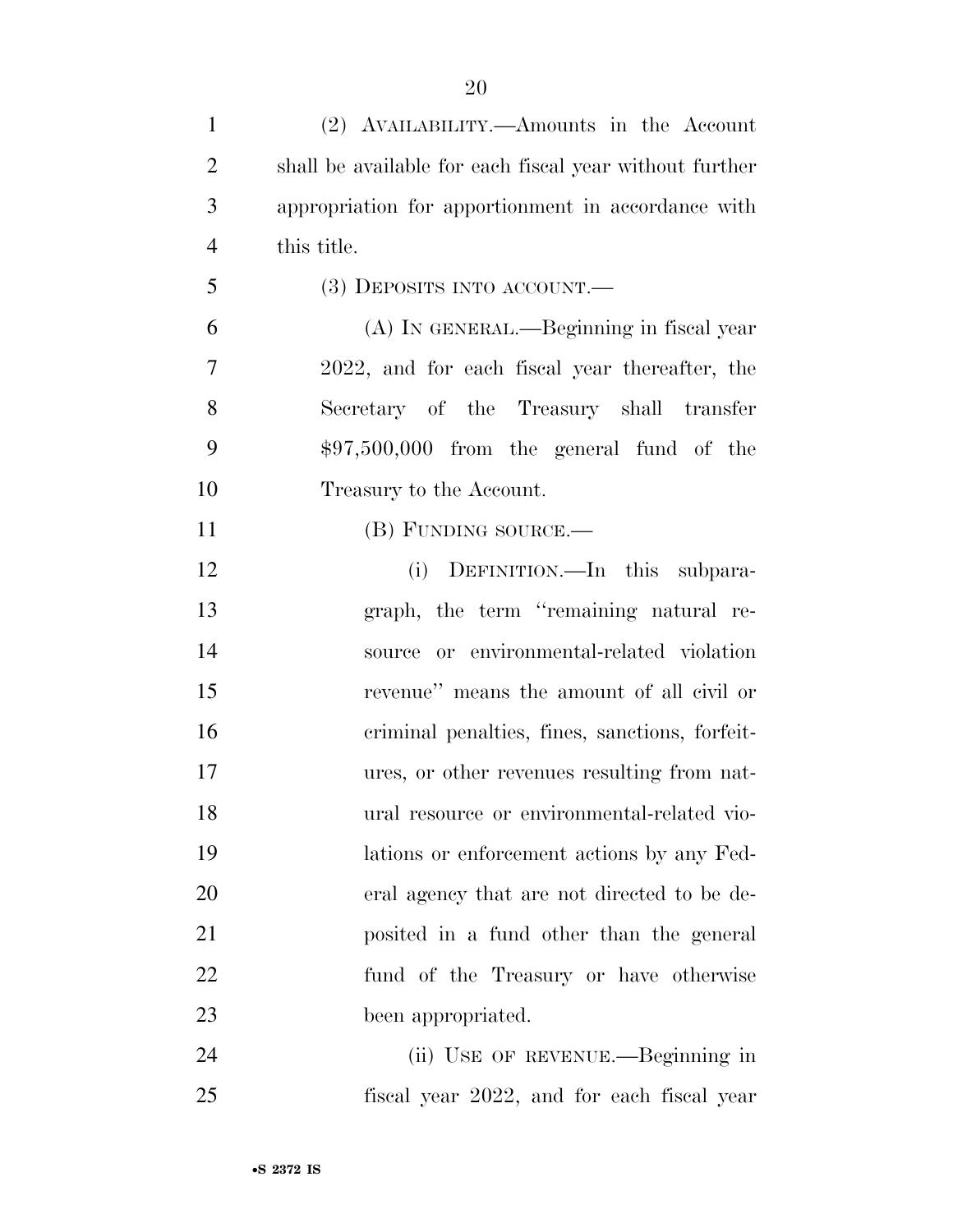1 thereafter, the total amount of the remain-2 ing natural resource or environmental-re- lated violation revenue with respect to the previous fiscal year— (I) shall be deposited in the gen- eral fund of the Treasury; and (II) shall be available for the purposes of the transfer under sub-paragraph (A).

 (c) DISTRIBUTION OF FUNDS TO INDIAN TRIBES.— Each fiscal year, the Secretary of the Treasury shall de- posit funds into the Account and distribute such funds through a noncompetitive application process according to guidelines and criteria, and reporting requirements deter- mined by the Secretary of the Interior, acting through the Director of the Bureau of Indian Affairs, in consultation with Indian Tribes. Such funds shall remain available until expended.

 (d) WILDLIFE MANAGEMENT RESPONSIBILITIES.— The distribution guidelines and criteria described in sub- section (c) shall be based, in part, upon Indian Tribes' wildlife management responsibilities.

(e) USE OF FUNDS.—

 (1) IN GENERAL.—Except as provided in para-graph (2), the Secretary may distribute funds from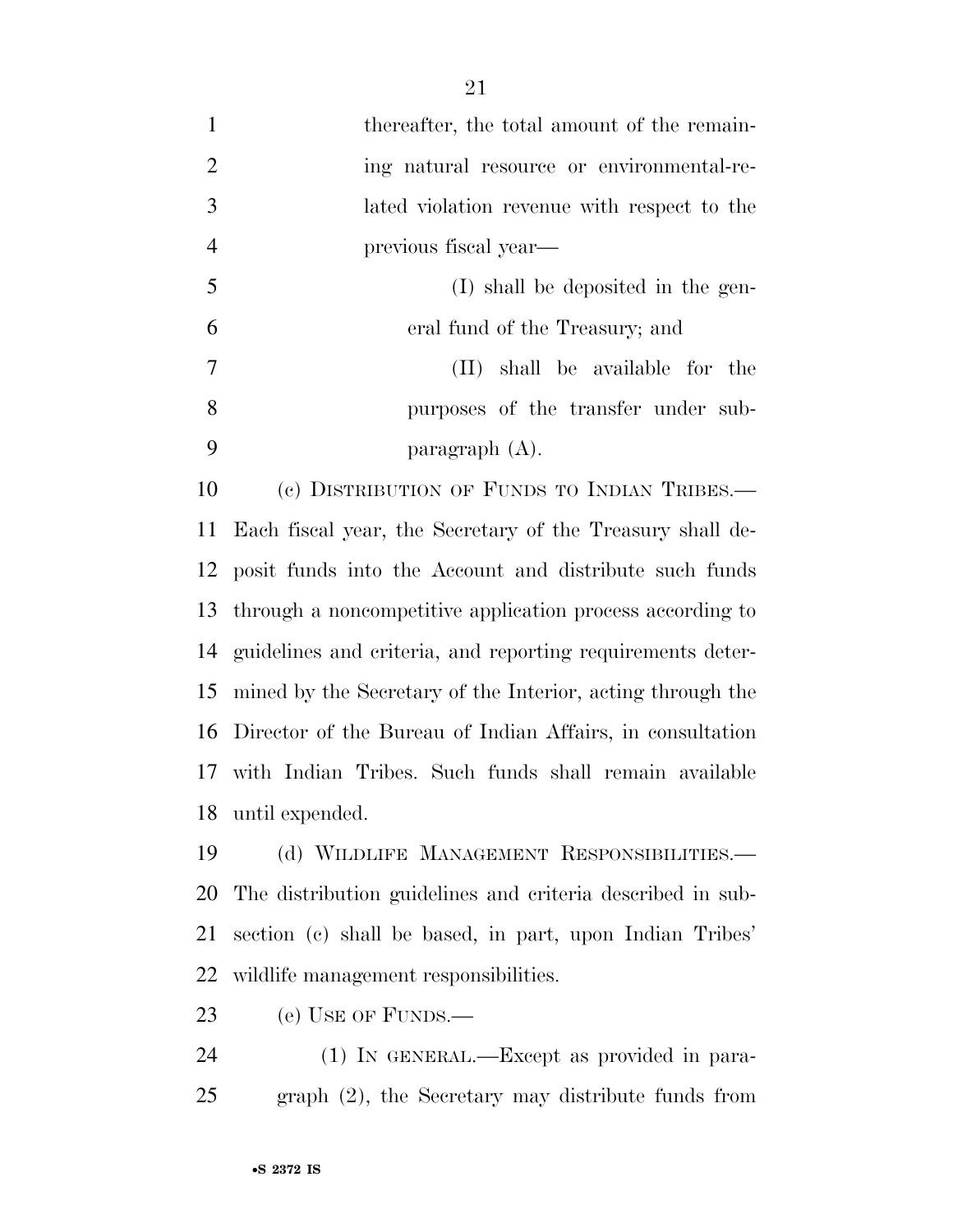| $\mathbf{1}$   | the Account to an Indian Tribe for any of the fol- |
|----------------|----------------------------------------------------|
| $\overline{2}$ | lowing purposes:                                   |
| 3              | (A) To develop, carry out, revise, or en-          |
| $\overline{4}$ | hance wildlife conservation and restoration pro-   |
| 5              | grams to manage Tribal species of greatest con-    |
| 6              | servation need and the habitats of such species    |
| $\overline{7}$ | as determined by the Indian Tribe.                 |
| 8              | (B) To assist in the recovery of species           |
| 9              | listed as an endangered or threatened species      |
| 10             | under the Endangered Species Act of 1973 (16)      |
| 11             | U.S.C. 1531 et seq.).                              |
| 12             | (C) For wildlife conservation education and        |
| 13             | wildlife-associated recreation projects.           |
| 14             | (D) To manage a Tribal species of greatest         |
| 15             | conservation need and the habitat of such spe-     |
| 16             | cies, the range of which may be shared with a      |
| 17             | foreign country, State, or other Indian Tribe.     |
| 18             | (E) To manage, control, and prevent                |
| 19             | invasive species as well as diseases and other     |
| 20             | risks to wildlife.                                 |
| 21             | (F) For law enforcement activities that are        |
| 22             | directly related to the protection and conserva-   |
| 23             | tion of wildlife.                                  |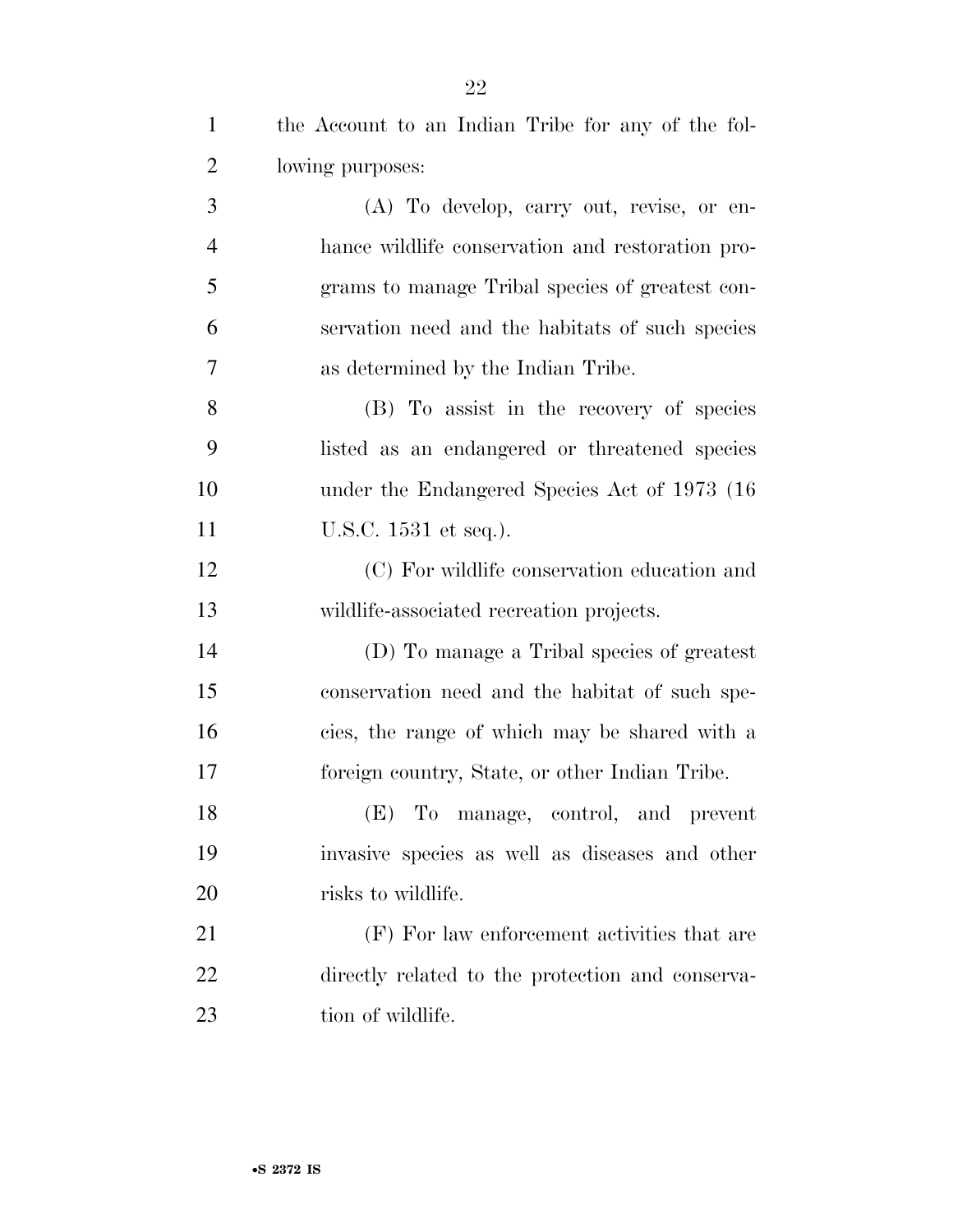| $\mathbf{1}$   | (G) To develop, revise, and implement              |
|----------------|----------------------------------------------------|
| $\overline{2}$ | comprehensive wildlife conservation strategies     |
| 3              | and plans for such Tribe.                          |
| $\overline{4}$ | (H) For the hiring and training of wildlife        |
| 5              | conservation and restoration program staff.        |
| 6              | (2) CONDITIONS ON THE USE OF FUNDS.                |
| 7              | (A) REQUIRED USE OF FUNDS.—In order                |
| 8              | to be eligible to receive funds under subsection   |
| 9              | (c), a Tribe's application must include a pro-     |
| 10             | posal to use funds for at least one of the pur-    |
| 11             | poses described in subparagraphs $(A)$ and $(B)$   |
| 12             | of paragraph $(1)$ .                               |
| 13             | (B) IMPERILED SPECIES RECOVERY.—In                 |
| 14             | distributing funds under this section, the Sec-    |
| 15             | retary shall distribute not less than 15 percent   |
| 16             | of the total funds distributed to proposals to     |
| 17             | fund the recovery of a species, subspecies, or     |
| 18             | distinct population segment listed as a threat-    |
| 19             | ened species, endangered species, or candidate     |
| 20             | species under the Endangered Species Act of        |
| 21             | 1973 (16 U.S.C. 1531 et seq.) or Tribal law.       |
| 22             | (C) LIMITATION.—In distributing funds              |
| 23             | under this section, the Secretary shall distribute |
| 24             | not more than 15 percent of all funds distrib-     |